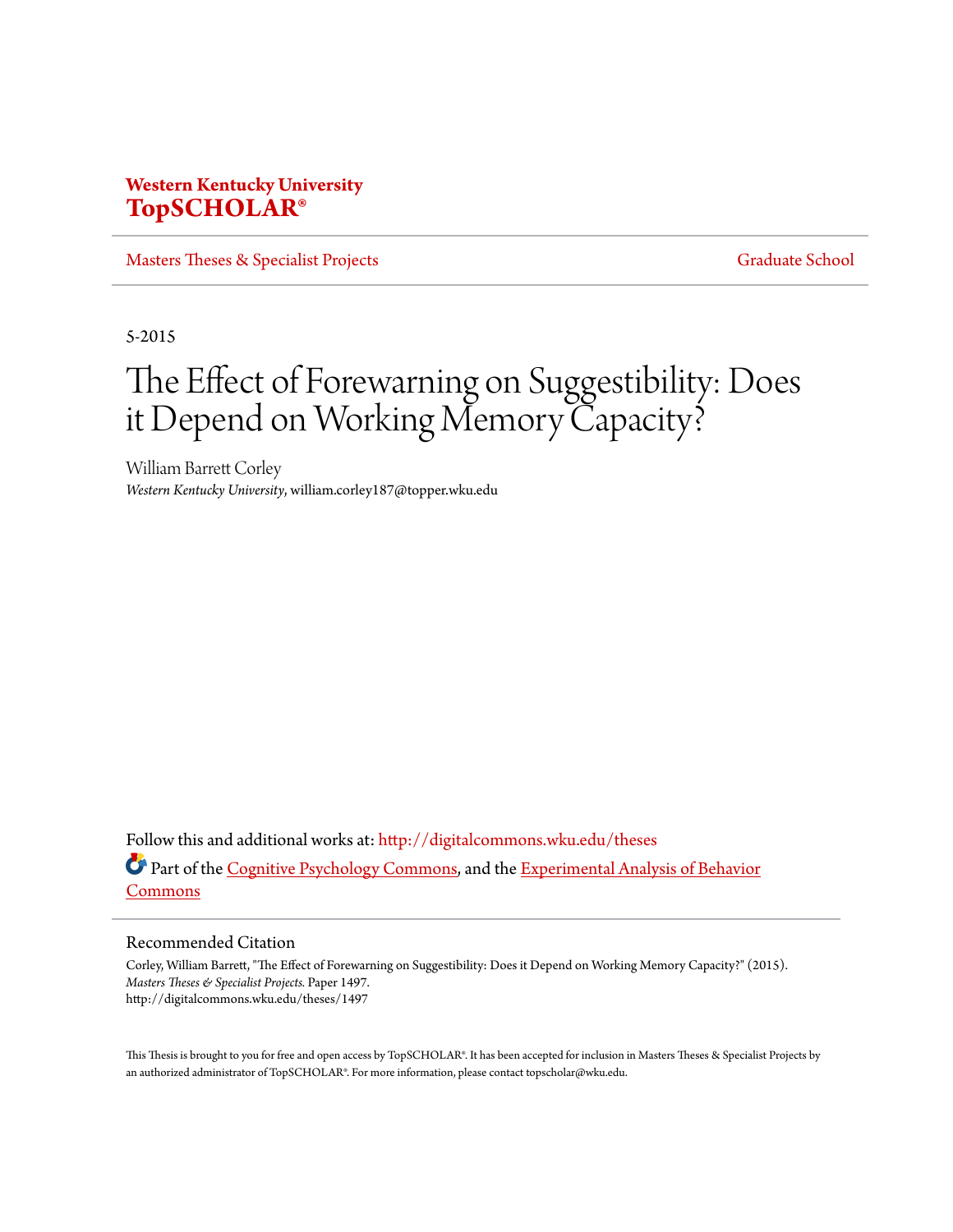## THE EFFECT OF FOREWARNING ON SUGGESTIBILITY: DOES IT DEPEND ON WORKING MEMORY CAPACITY?

A Thesis Presented to The Faculty of the Department of Psychological Sciences Western Kentucky University Bowling Green, Kentucky

> In Partial Fulfillment Of the Requirements for the Degree Master of Science

> > By William Barrett Corley

> > > May 2015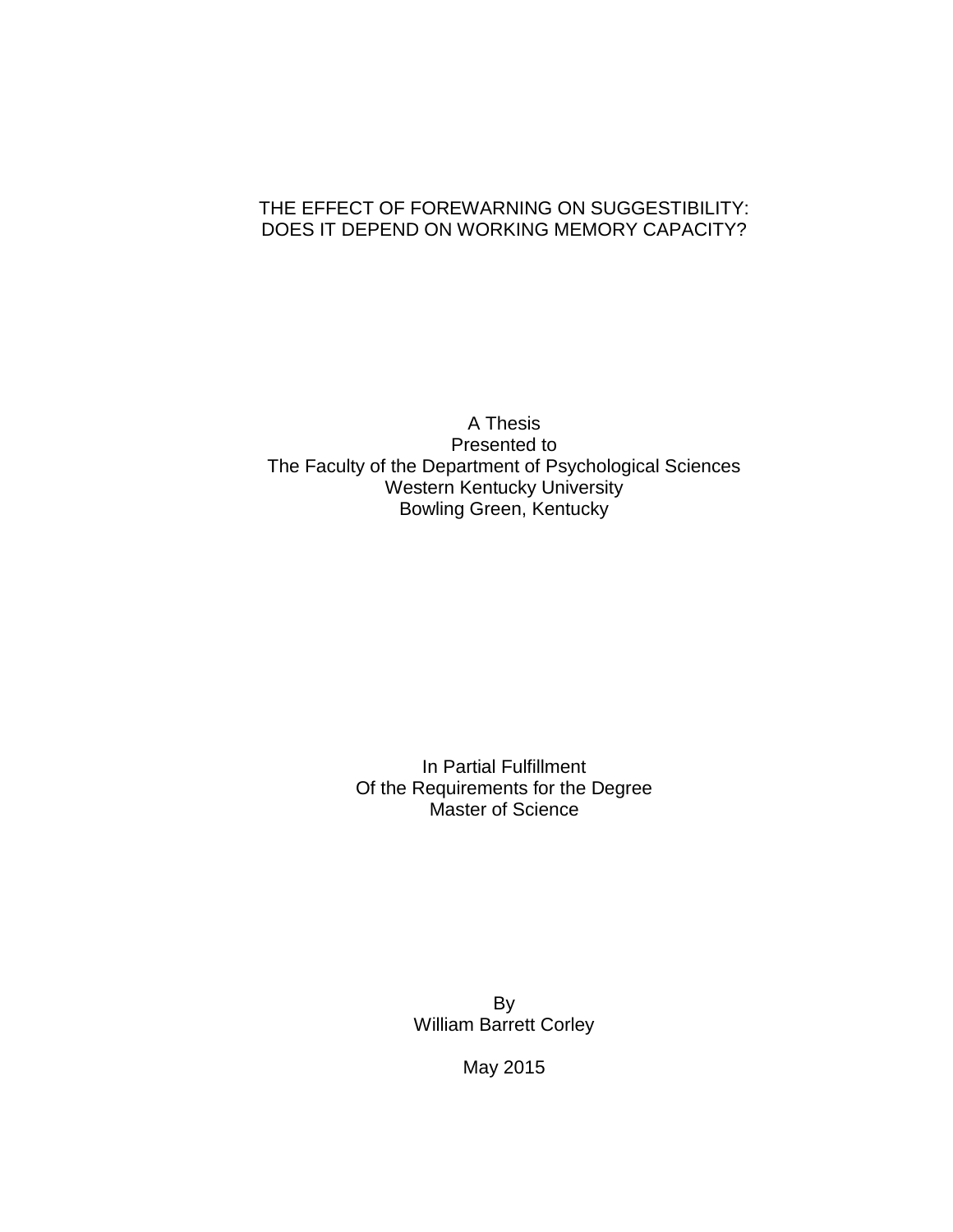## THE EFFECT OF FOREWARNING ON SUGGESTIBILITY: DOES IT DEPEND ON WORKING MEMORY CAPACITY?

 $15$ Date Recommended Ð Qin-Zhao, Director of Thesis scen Mutt Sharon Mutter 乙 Jenni Redife

 $Y - 20 - 15$ 4 l A

Dean, The Graduate School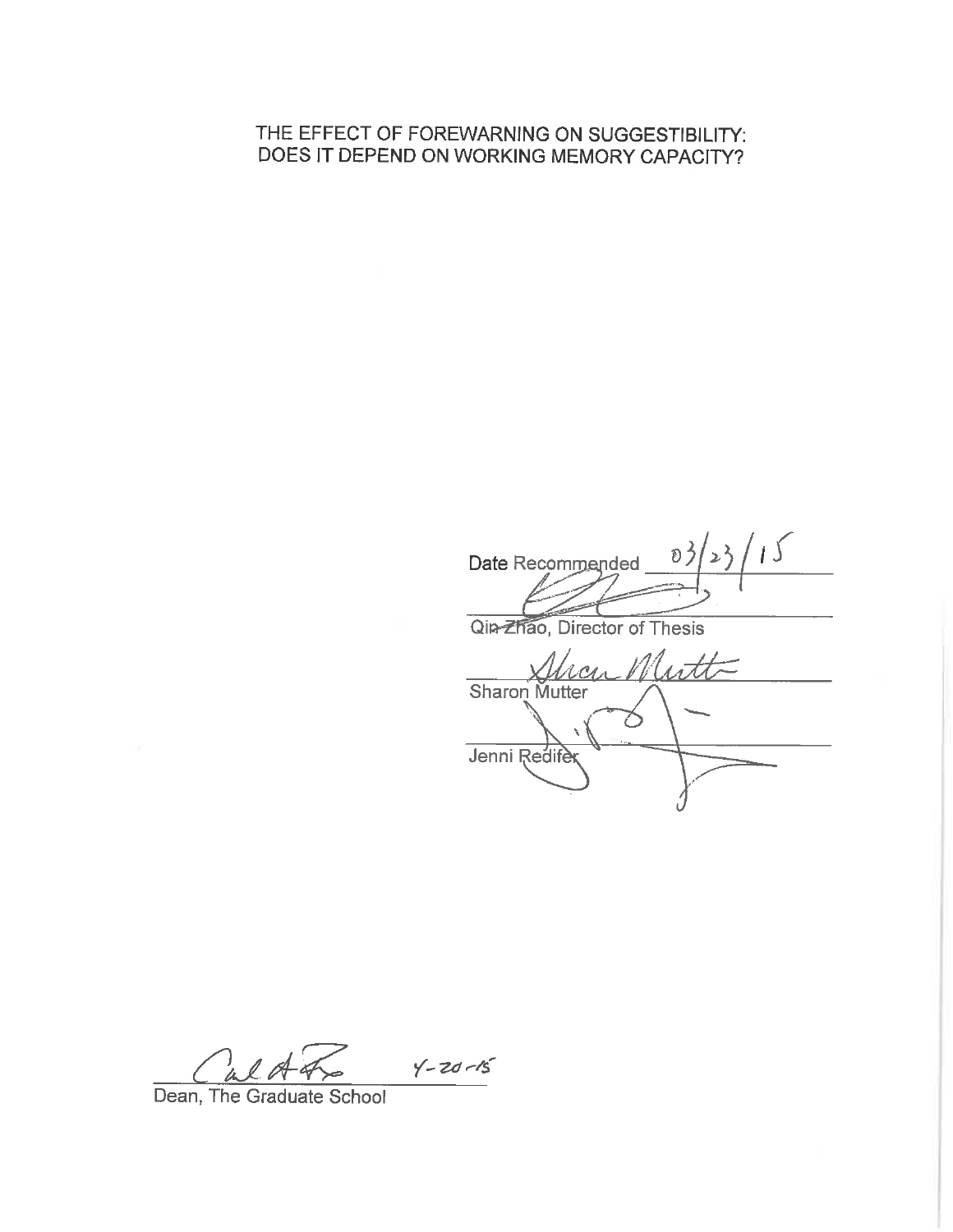I dedicate this thesis to my parents, John and Teresa Corley, for always showing tremendous support of my academic endeavors and for always inspiring me.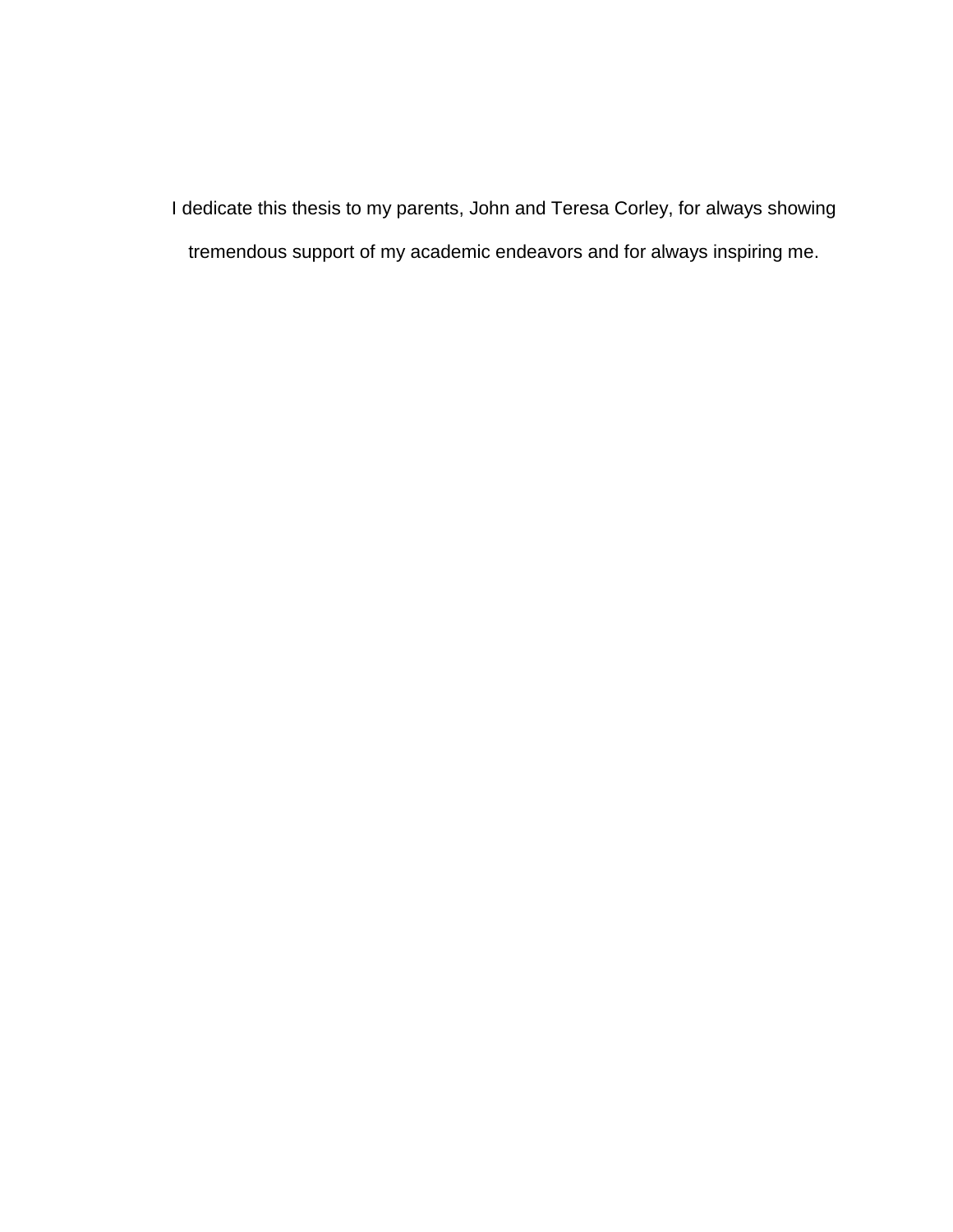### ACKNOWLEDGMENTS

This project was supported by a research grant from The Graduate School at Western Kentucky University awarded on September 9, 2014. Additionally, I would like to thank my entire thesis committee, especially my thesis chair, for supporting and challenging me throughout the duration of this project.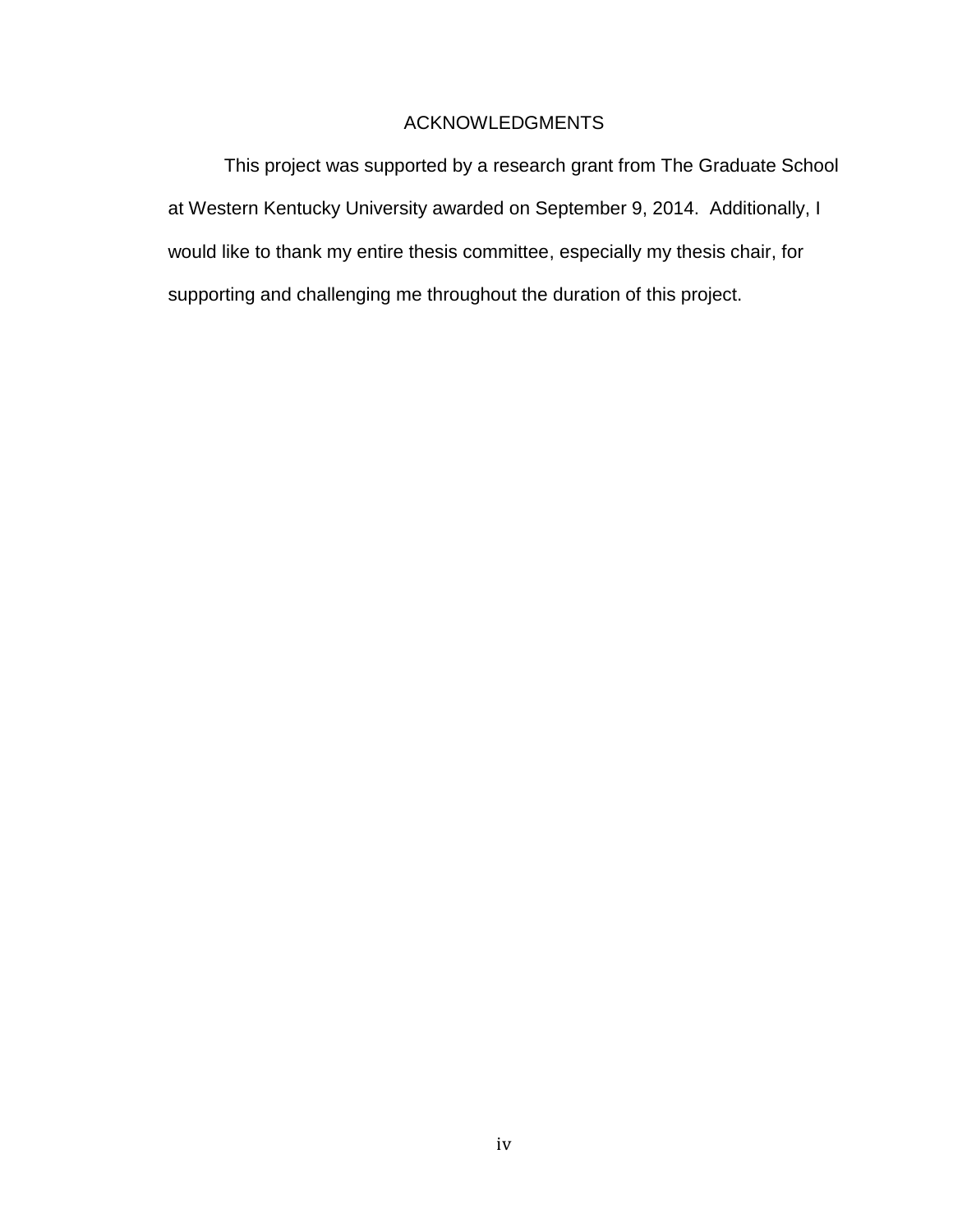## TABLE OF CONTENTS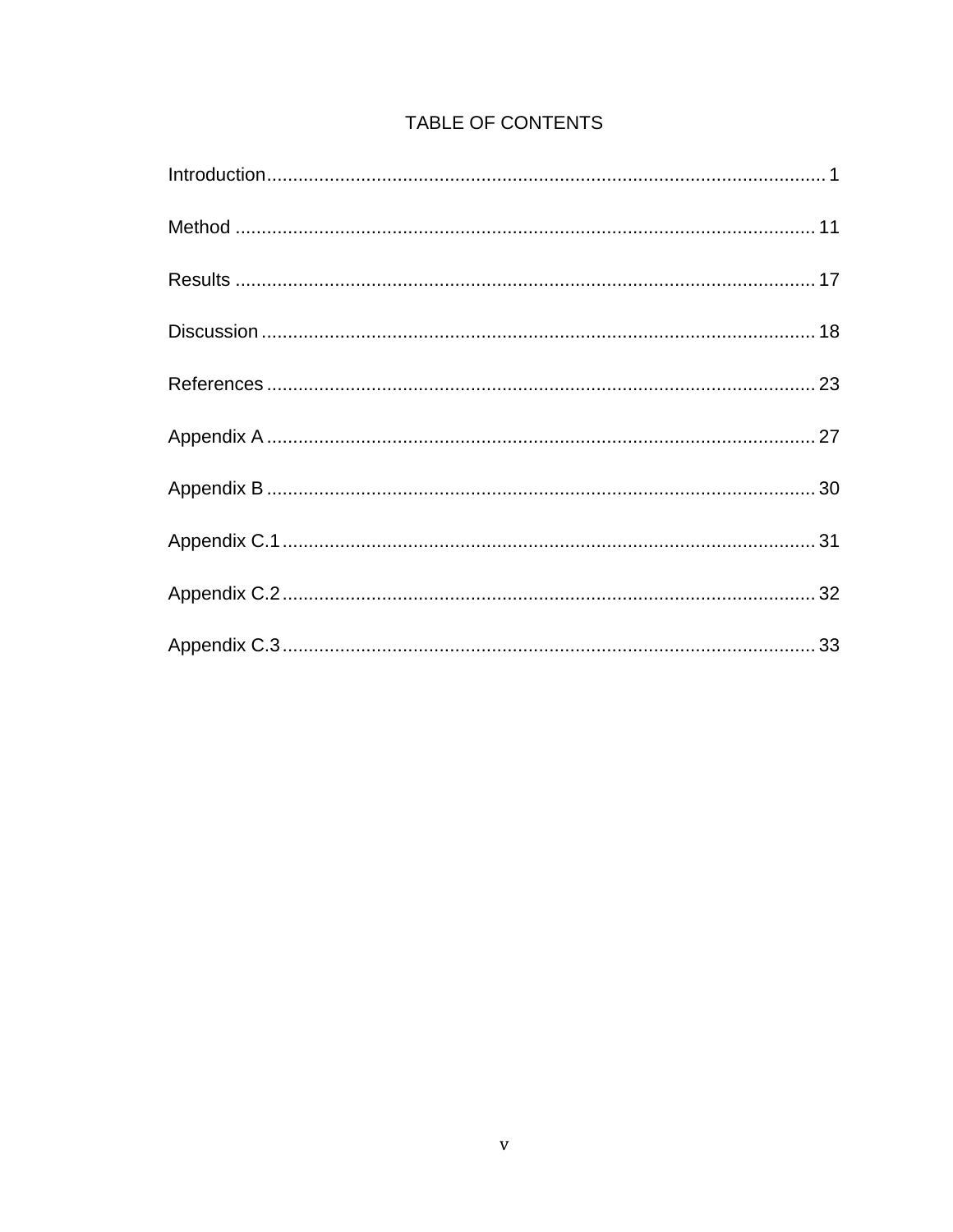#### THE IMPACT OF FOREWARNING ON SUGGESTIBILITY: DOES IT DEPEND ON WORKING MEMORY CAPACITY?

| <b>William Corley</b>                                   | May 2015 | 33 Pages                           |
|---------------------------------------------------------|----------|------------------------------------|
| Directed by: Qin Zhao, Sharon Mutter, and Jenni Redifer |          |                                    |
| Department of Psychological Sciences                    |          | <b>Western Kentucky University</b> |

Suggestibility occurs when inaccurate information is incorporated into currently existing memories. The present study examined the effect of forewarning on suggestibility, including the influence of working memory capacity (WMC). The main hypotheses are that forewarnings will reduce suggestibility compared to the control group and that high-WMC will yield lower suggestibility compared to medium- and low-WMC. The final hypothesis is that WMC and forewarning will interact such that low-WMC individuals will benefit more than high-WMC individuals from the forewarning. A sample of 123 college students was recruited. Participants watched a clip of the TV-show *24*. WMC was then assessed followed by the presentation of a misleading narrative. Prior to listening to the narrative, they read a set of instructions that sometimes contained the forewarning. After listening to the misleading narrative, participants took a test over their memories of the film. A 2 X 3 ANOVA was conducted and found a main effect for forewarning. No other effect was significant. The current results only support the first main hypothesis that forewarning reduces suggestibility. These results could be used to help prepare eyewitnesses to resist misinformation in the period between witnessing an event and reporting the event during a later trial.

vi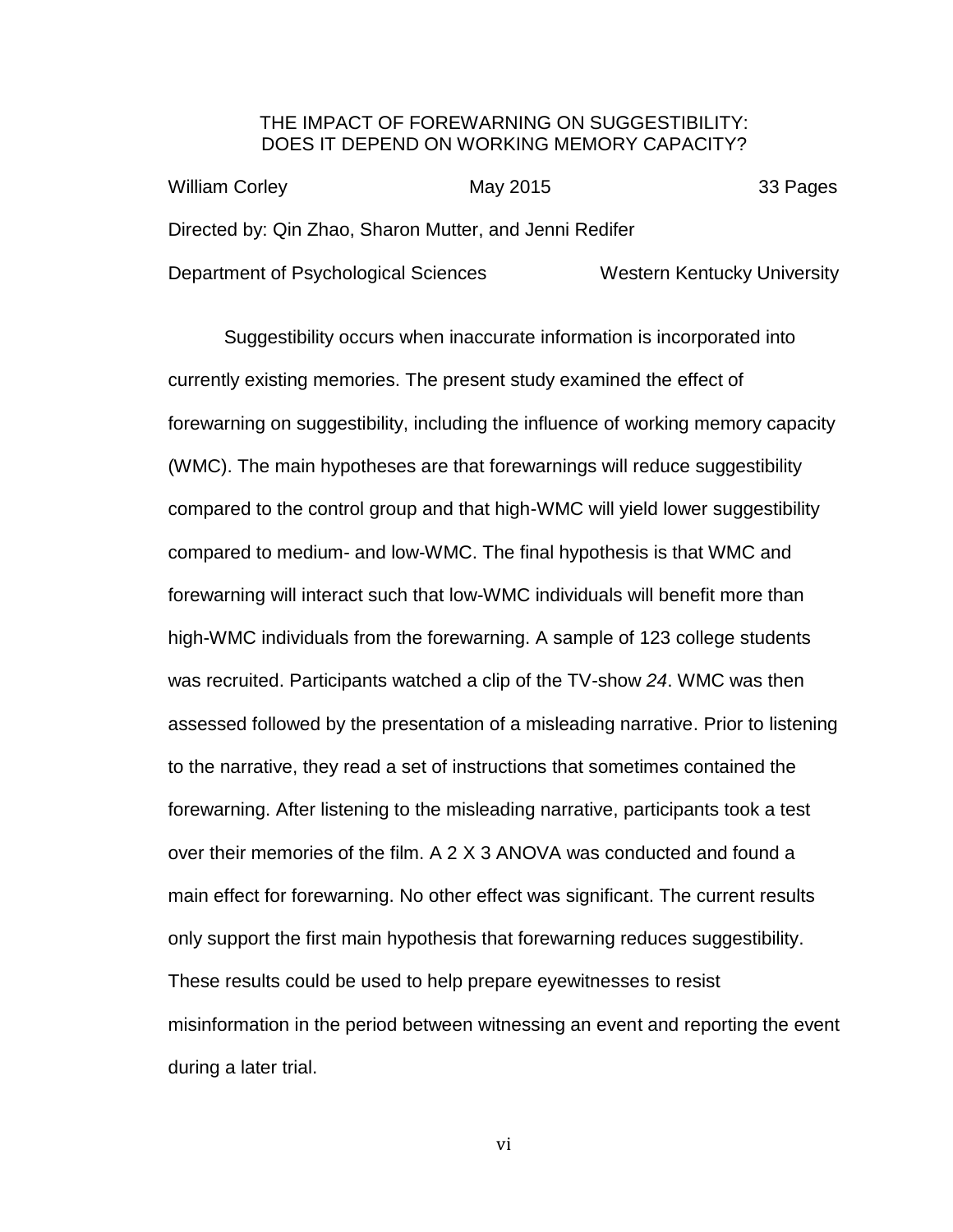#### **Introduction**

<span id="page-7-0"></span>What leads people to remember inaccurate information about a particular event, especially an event that they witnessed in person? One reason this occurs is known as suggestibility, which occurs when people incorporate incorrect information into their memory system. Understanding the causes and remedies of suggestibility is relevant to everyone. All people will experience the effects of suggestibility several times over the course of their lifespan. Most of the time, the outcome of a moment of suggestibility in a person's life does not have many negative consequences because most moments of memory failure occur during trivial social conversations and other reflective moments. The problem arises when a moment of suggestibility occurs during an important event, such as an exam, interview, or the identification of a person or item of interest. These situations are usually the most conducive to suggestibility because these are when people are under the most stress or pressure to report accurate information (Bjorklund et al., 2000). This study seeks to help clarify the effects of forewarning on suggestibility and potential individual differences in benefiting from forewarning given before being subjected to any form of misinformation. A theoretical background for suggestibility, forewarnings, and working-memory capacity will be explored in detail. The practical and theoretical implications of this line of research will also be explored further.

One of the worst times that suggestibility can strike is during the interview and cross-examination of witnesses to alleged criminal activity. Suggestibility occurring during the interview process is most likely not primed by the nature of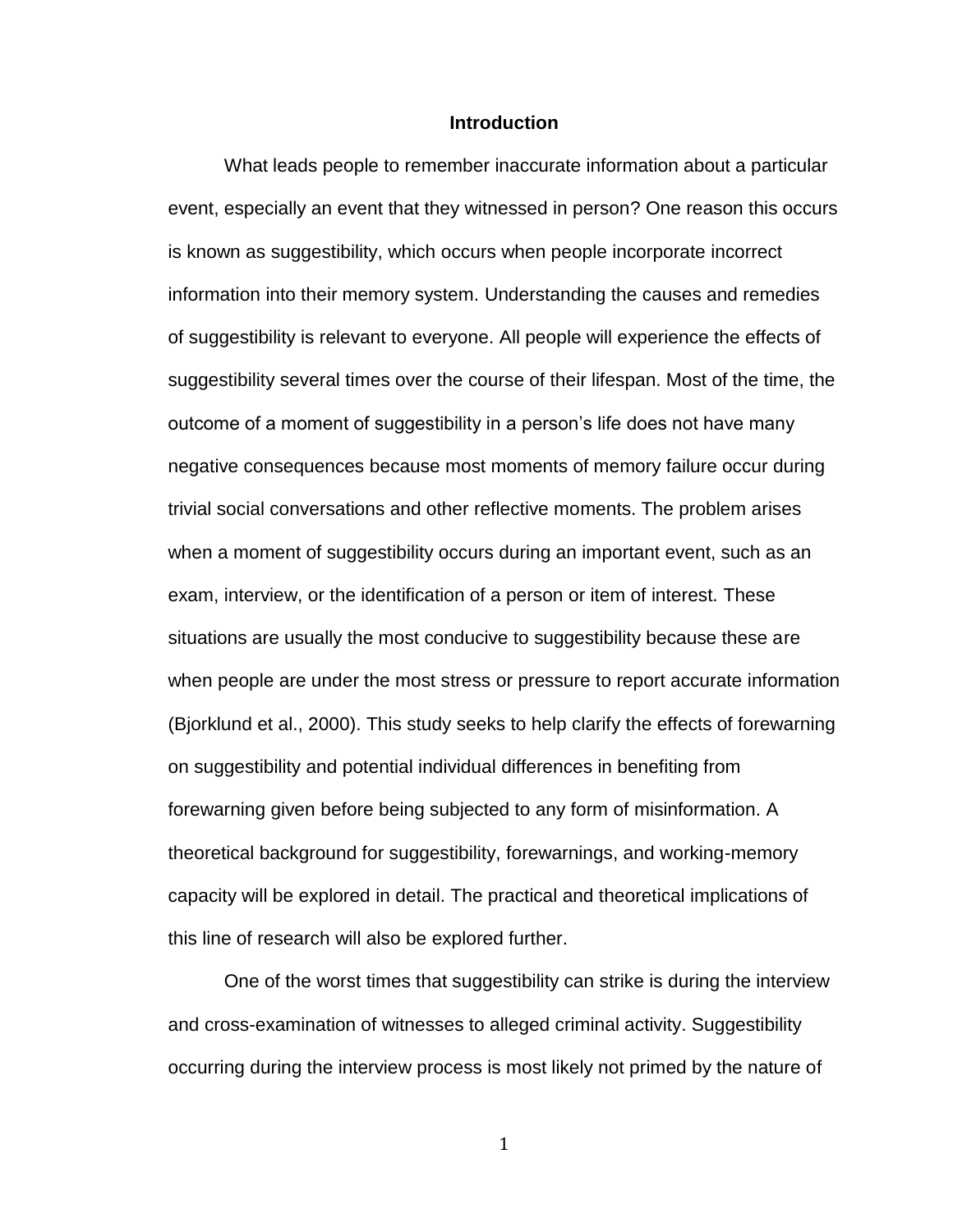the questioning because initial interviewers are simply gauging the amount of information the witness may have and do not involve pressuring the witness very much. If the witness has enough information to convict the suspect of the crime they witnessed, usually a court case will follow. Suggestibility is more likely to occur once the court case has begun (Bjorklund et al., 2000). A witness in a court case is scrutinized in many ways. First, there is a large jury, a judge, an audience, and attorneys listening to their testimony. This situation puts the witness under a degree of pressure. They also only get one chance to report accurately their account of what happened. Second, they are cross-examined by an opposing attorney attempting to break down their credibility, usually through misleading questions. Before the witness is cross-examined, his/her attorney will usually try to prepare him/her for the misleading questions by forewarning them of what is to come. How well these forewarnings work and what type of situations they work best in are still issues that legal and cognitive psychologists are trying to discover.

#### **Suggestibility**

Unfortunately, suggestibility is only one of many failures to which the human memory system can be subject. Schacter (2001) describes suggestibility as one of seven memory failures, also known as the "Seven Sins of Memory." Other examples of these "sins" include bias, misattribution, and blocking (Schacter, 2001). Additionally, these phenomena can be classified as omission or commission errors (Schacter, 2001). Omission errors involve not having the ability to remember the information at all. This type of error is commonly reported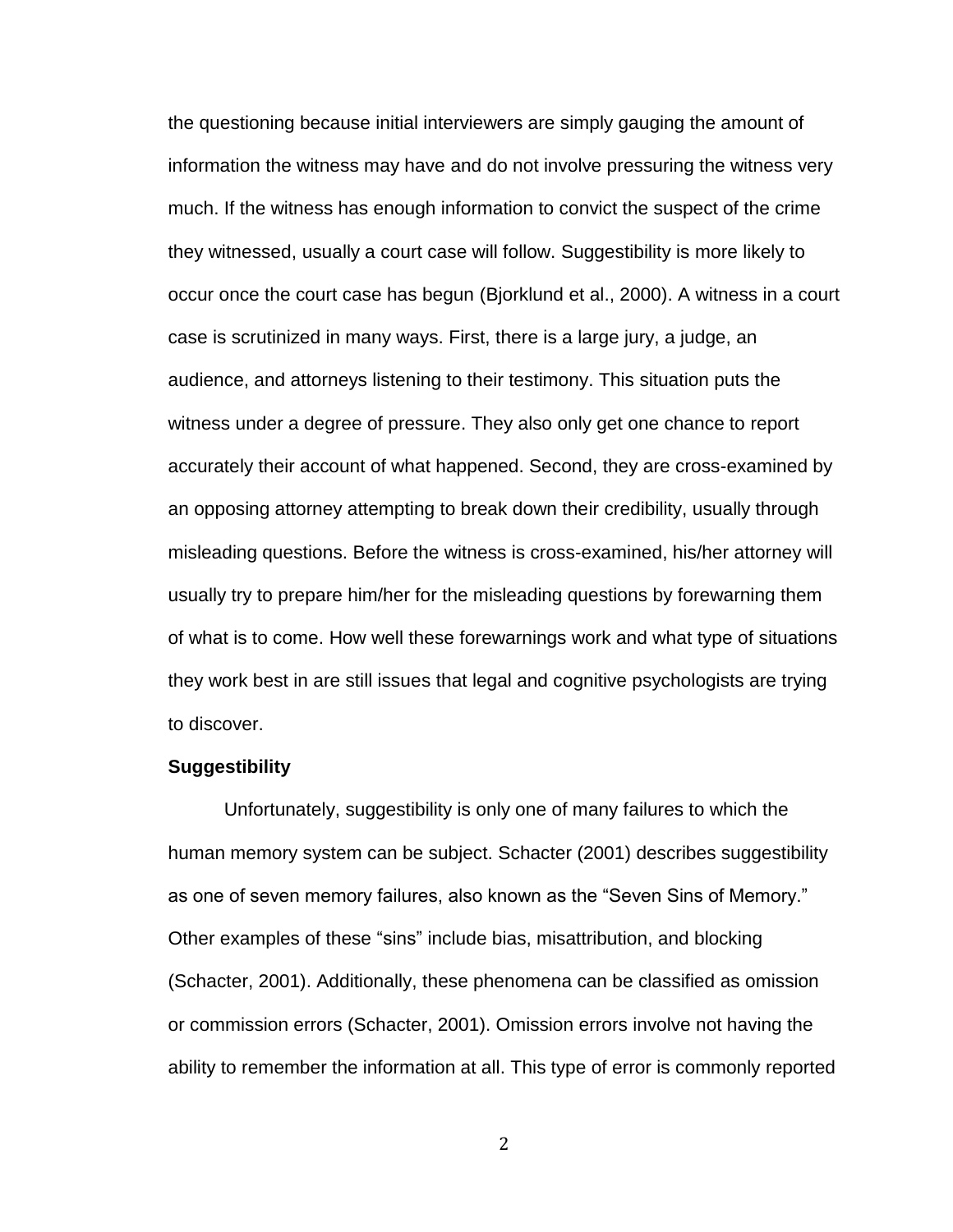as a form of forgetting because the information needed is not readily available for retrieval. Commission errors involve remembering, and oftentimes reporting, information incorrectly. Suggestibility is a prime example of how a commission error can manifest. Additionally, suggestibility is a cause for concern because most people are susceptible to its effects, and most people are not even aware they are experiencing it once their memories have been altered (Roper & Shewan, 2002).

There are many factors that can lead to an individual's suggestibility, such as testing effects, repeated-recall, misleading questions, and a variety of other factors (Chan, Thomas, & Bulevich, 2009; Eakin, Schreiber, & Marshall, 2003; Roediger, Jacoby, & McDermott, 1996; Zaragoza & Lane, 1994). Testing effects occur when an individual is given any type of test prior to reporting on a witnessed event (Chan et al., 2009). This finding is similar to that of Roediger et al. (1996) and Wilford, Chan, and Tuhn (in press) because testing a person on an event followed by recall is a form of repeated recall. Typically, when recalling a memory, there are going to be gaps in the reported information. The first time the memory is reported, individuals usually do not notice the gaps in their information. With each additional re-reporting of the information, they may notice multiple gaps in their memory and inadvertently fill these gaps with inaccurate information, also known as hypercorrection.

Source Misattribution Effect is a phenomenon frequently observed in relation to suggestibility (Zaragoza & Lane, 1994). This occurs when participants are unable to report whether information in their memory was present in a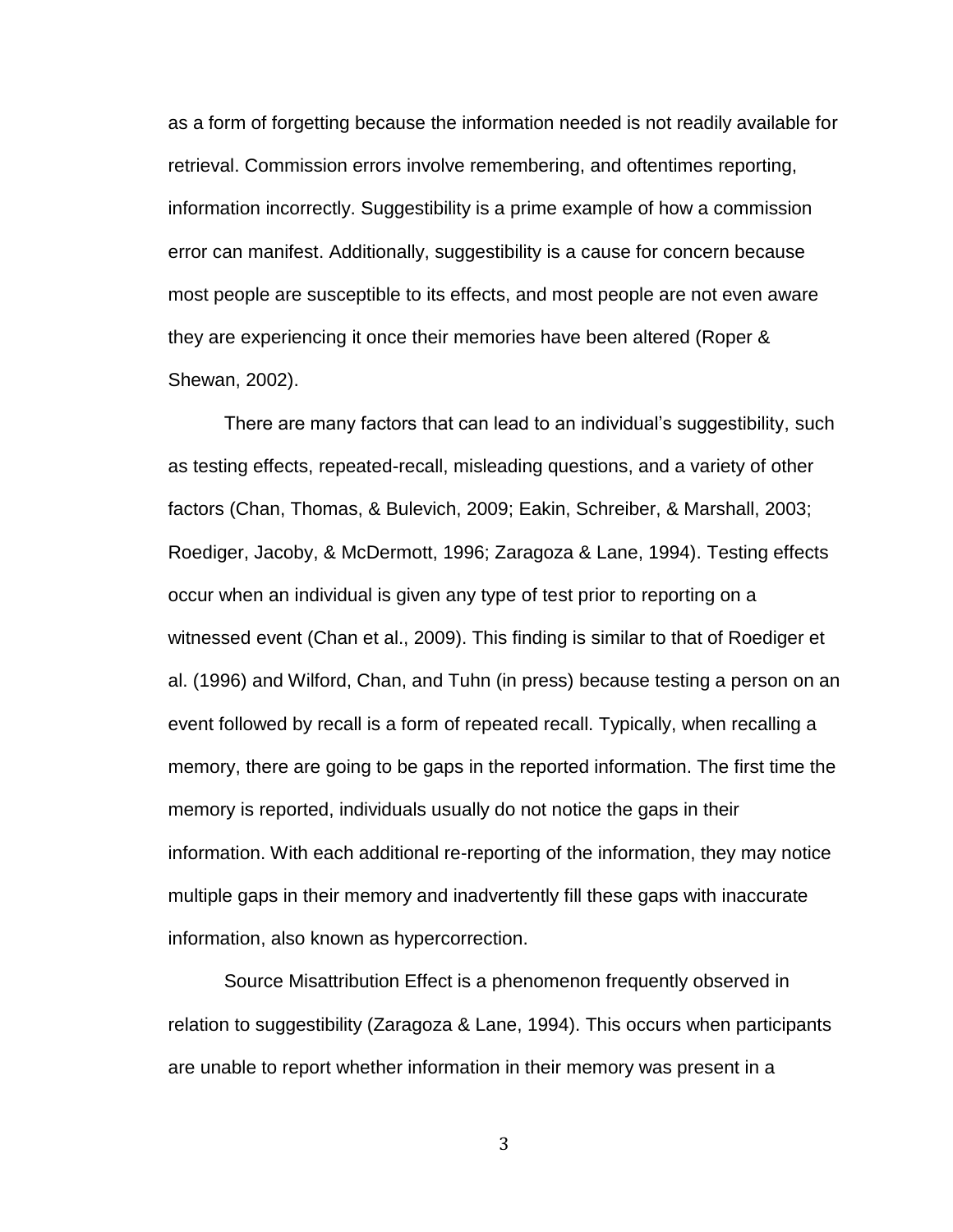witnessed event or in the questions they were asked about the event. Questions that lead to inaccurate information to being stored in memory are defined as misleading questions. In Zaragoza and Lane (1994), participants viewed a slideshow describing a series of events involving theft within an office setting. They then answered a set of misleading questions involving the replacement of important information with an incorrect piece of information. Following the set of questions, participants were asked where they remembered hearing certain pieces of information about the event in question. Participants who were misled by questions reported that they learned the inaccurate information in the narrative they read instead of in the questions. The answers provided by participants indicated to the researcher the source of their reported memory. If the participants reported correct information, their memory could be attributed to the original narrative. If the participants reported the misinformation, their memory could be attributed to the misleading question. This outcome is indicative of the Source Misattribution Effect. This effect is strongly associated with suggestibility and indicates that misleading questions alone can sharply increase the occurrence of suggestibility in a person's memories. Potential remedies for the effects of misleading questions need to be explored further.

#### **Forewarning**

Forewarning someone of upcoming, potentially misleading information could seem like a good idea. These forewarnings are meant to improve the other person's accuracy at answering the subsequent memory questions, usually because the person being warned does not have any experience with the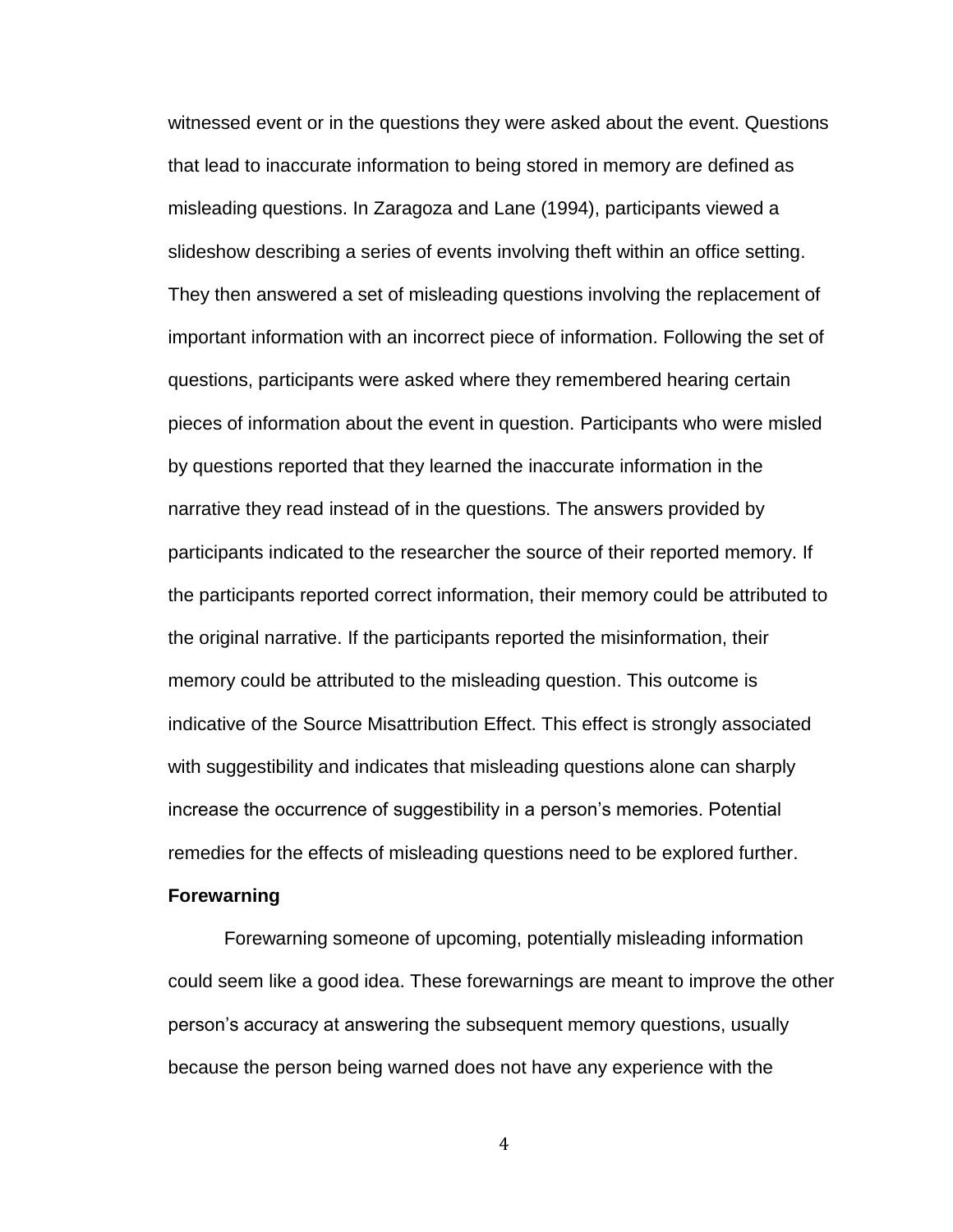misleading information. There are some studies that have examined the effect of forewarnings as well as the different ways a person can be forewarned about misleading information (Chambers & Zaragoza, 2001; Ecker, Lewandowsky, & Tang, 2010).

Ecker et al. (2010) reported that explicit warnings are better at reducing participant suggestibility compared to general forewarnings. In this experiment, participants received a folder containing a textual version of police radio chatter about a bus fire. The text contained misinformation that contradicts with important information presented earlier in the text. The main conditions of interest were the general and specific forewarnings. In the general forewarning condition, participants just received a warning that not all of the information in the textual radio chatter came from a reliable source, and some may be inaccurate. In the specific forewarning, participants received the same information presented in the general forewarning along with information that indicated the nature of how misleading information would be presented. Participants in this condition were told that some important information may be mixed up with inaccurate, alternative information. Additionally, participants in the specific forewarning condition were given more information about suggestibility and the misinformation effect to make them more aware of how the wording of the statements in the radio chatter could lead them to make mistakes when reporting their memories of the information in the memory questions. After the forewarning and presentation of textual radio chatter, participants were later asked a series of non-misleading memory questions about the events depicted in the radio chatter. The results indicated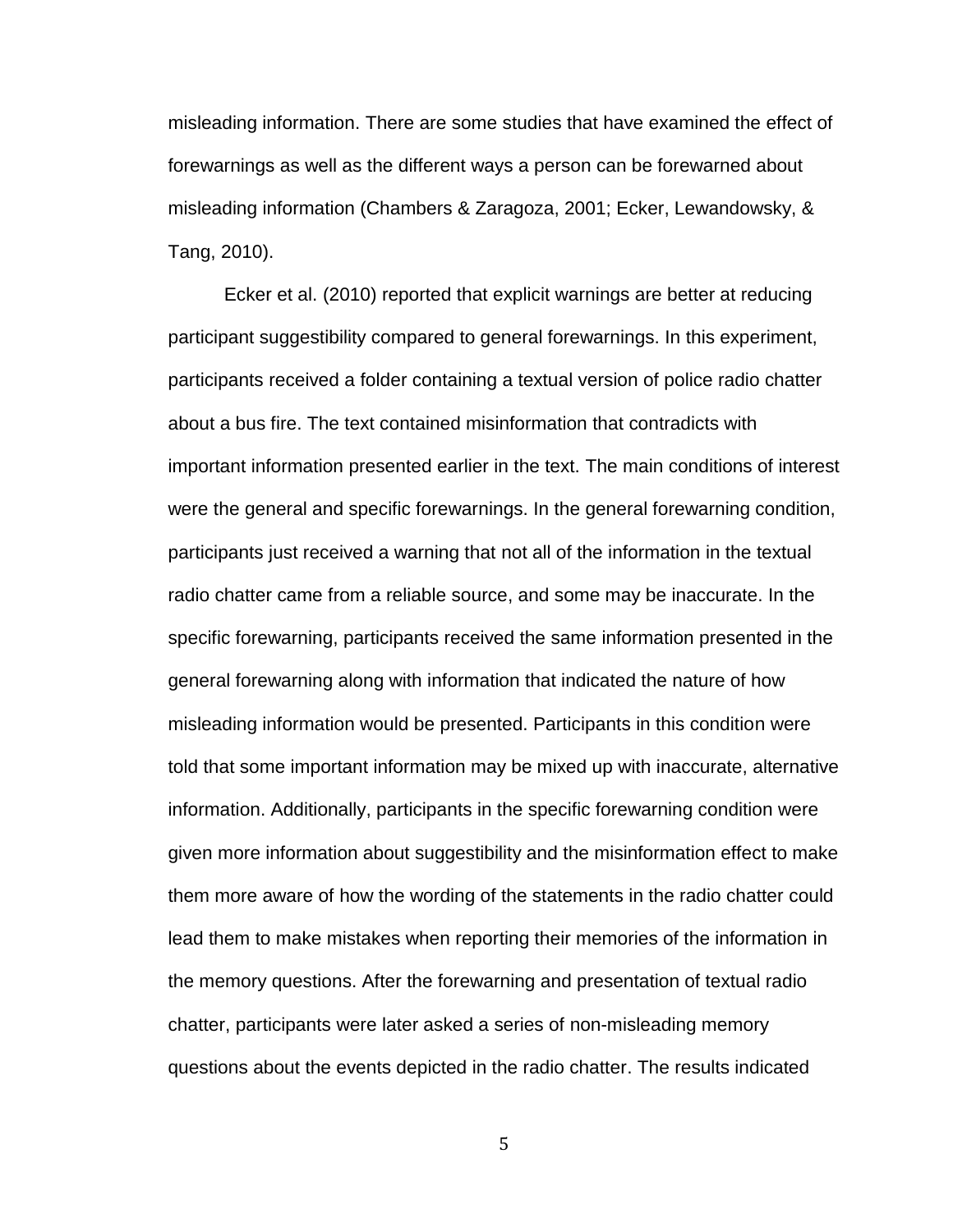that general forewarnings provided a slight benefit and that explicit forewarnings provided a significant benefit to participant accuracy on the memory questions. However, neither forewarning was able to completely eradicate the misinformation effect, in that neither forewarning type completely eliminated participant answers related to previous misinformation.

Chambers and Zaragoza (2001) also conducted a study aimed at using warnings to reduce suggestibility. In this study, participants were presented with a police training video depicting a dramatized bank robbery. After watching the film, participants received a set of misleading questions with important information about the film replaced with misleading information. Following this set of questions participants were then presented with a non-misleading set of questions. At some point during the study, participants were presented with an explicit warning. Some participants were presented with a pre-warning, i.e., the warning was presented before the misleading questions. Some were presented with a post-warning: the warning was presented after the misleading questions and before the non-misleading questions. Participants that received neither warning typically provided answers to the non-misleading questions that could be attributed to the misleading questions, meaning that the participants "learned" the information they reported in the final set of questions from the misleading set of questions. Participants that received either the pre-warning or the post-warning substantially reduced their source monitoring errors, in that they provided more answers to questions that could be attributed to the film and not the misleading set of questions. There was not a significant difference between the pre-warning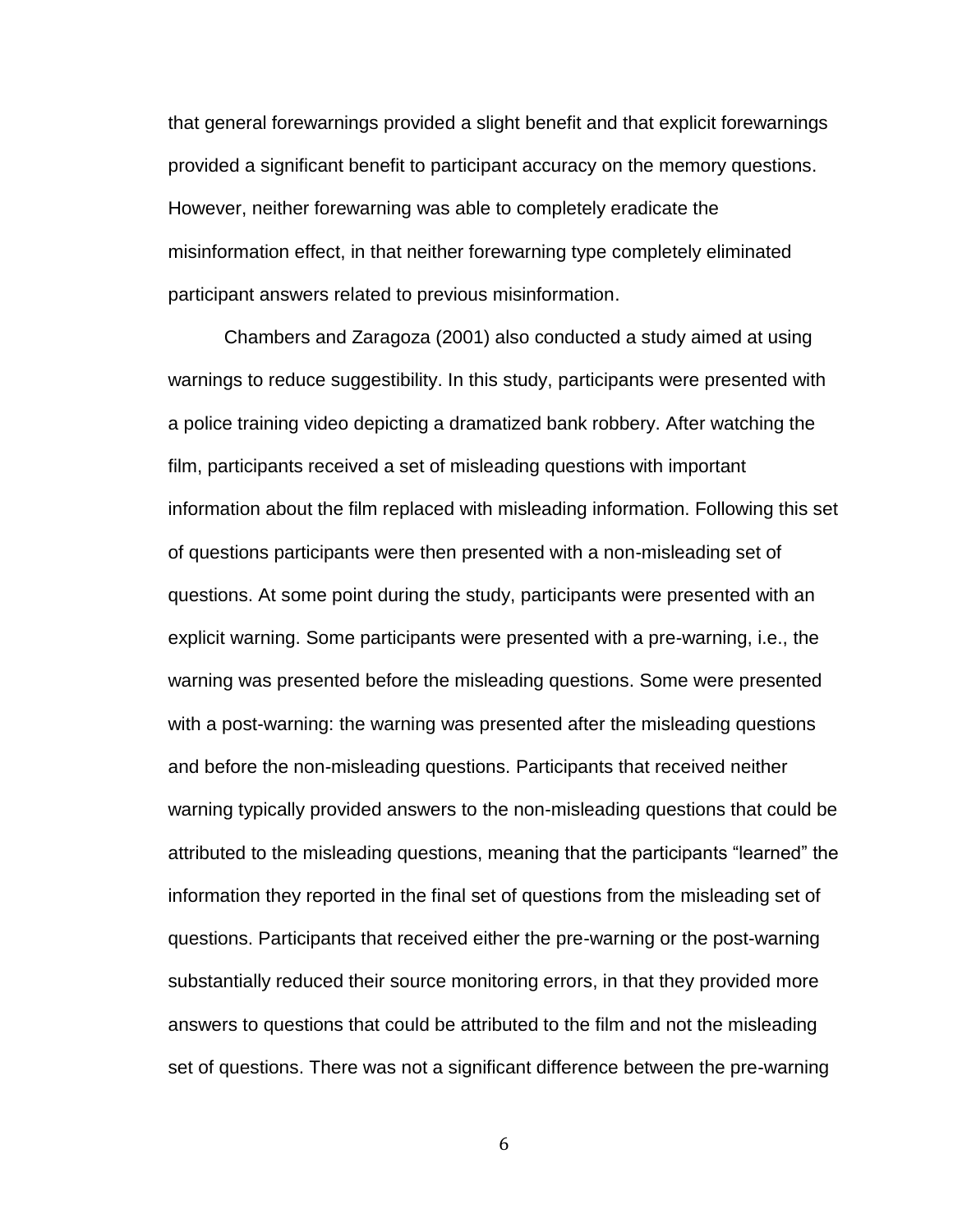and post-warning groups. Both of these studies make a strong case that forewarnings could be effective in reducing suggestibility, especially if forewarnings are explicit.

#### **Working Memory Capacity**

Working memory capacity (WMC) is the ability to accurately store and process information in memory while facing other activities or distractors (Miyake & Shah, 1999). Individuals regularly use this active memory system, and the ability to use working memory to accomplish learning varies from person to person. WMC has been shown to have predictive capacity in various domains of performance such as mathematic tasks, reading comprehension, and speech production, to name a few (Ashcraft & Krause, 2007; Daneman & Carpenter, 1980; Fortkamp, 1999).

Several studies have indicated that WMC can also predict susceptibility to misinformation (Bixter & Daniel, 2013; Gerrie & Garry, 2007; Jaschinski & Wentura, 2002; Leding, 2012). For example, Leding (2012) found that individuals with high WMC, based on a dichotomized comparison of span scores, are less likely to be susceptible to false information related to lists of words and argued that this occurs because high-WMC individuals are better able to engage in source monitoring. This argument is in line with research evidence that poor source monitoring leads to the incorporation of misinformation, as indicated previously by Zaragoza and Lane (1994). Bixter and Daniel (2013) also found that high-WMC individuals are able to resist misinformation when tested with the Deese/Roediger-McDermott (DRM) paradigm relative to low-WMC participants.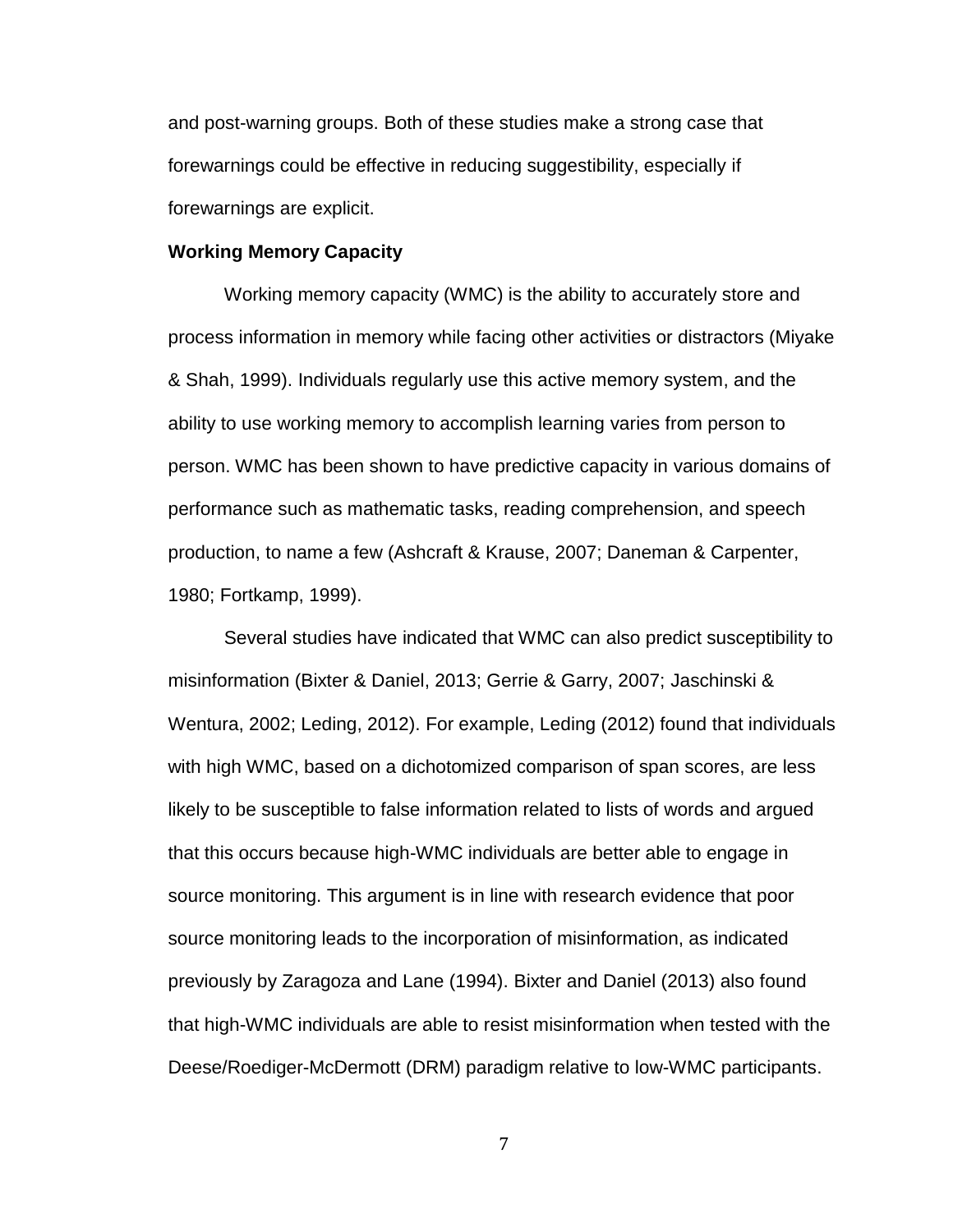This paradigm relates more to semantic memory, because participants memorized word lists and were asked if they recognized words from the list at a later time. Critical lures were used as misinformation. These refer to words that belong in the same category as the words on the list but were not actually present on the original list.

Jaschinski and Wentura (2002) conducted a study on suggestibility and WMC that is more relevant to eyewitness testimony. In this study, participants were asked to watch a short film depicting a bank robbery. Afterwards, they were given a scrambled narrative of the events depicted in the film and were asked to unscramble the information correctly. Finally, the participants were asked a series of recall questions, with misleading and non-misleading information, about the events depicted in the film. Misleading questions were created by replacing important information with inaccurate information. Suggestibility in this study was operationalized by subtracting the number of incorrect responses to nonmisleading questions from the number of incorrect responses to misleading questions. This differs from other studies because it is a more direct testing of suggestibility in episodic memory as opposed to just suggestibility in semantic memory. In studies that examine suggestibility in episodic memory, the primary interest is in the number or percentage of "misled" or "suggested" answers provided by participants. These answer types are usually characterized as the answers that are attributed to the misleading source and not the original witnessed event. In the study, WMC was assessed using an Operation Span (OSPAN) task, involving the remembering of letters in chronological order while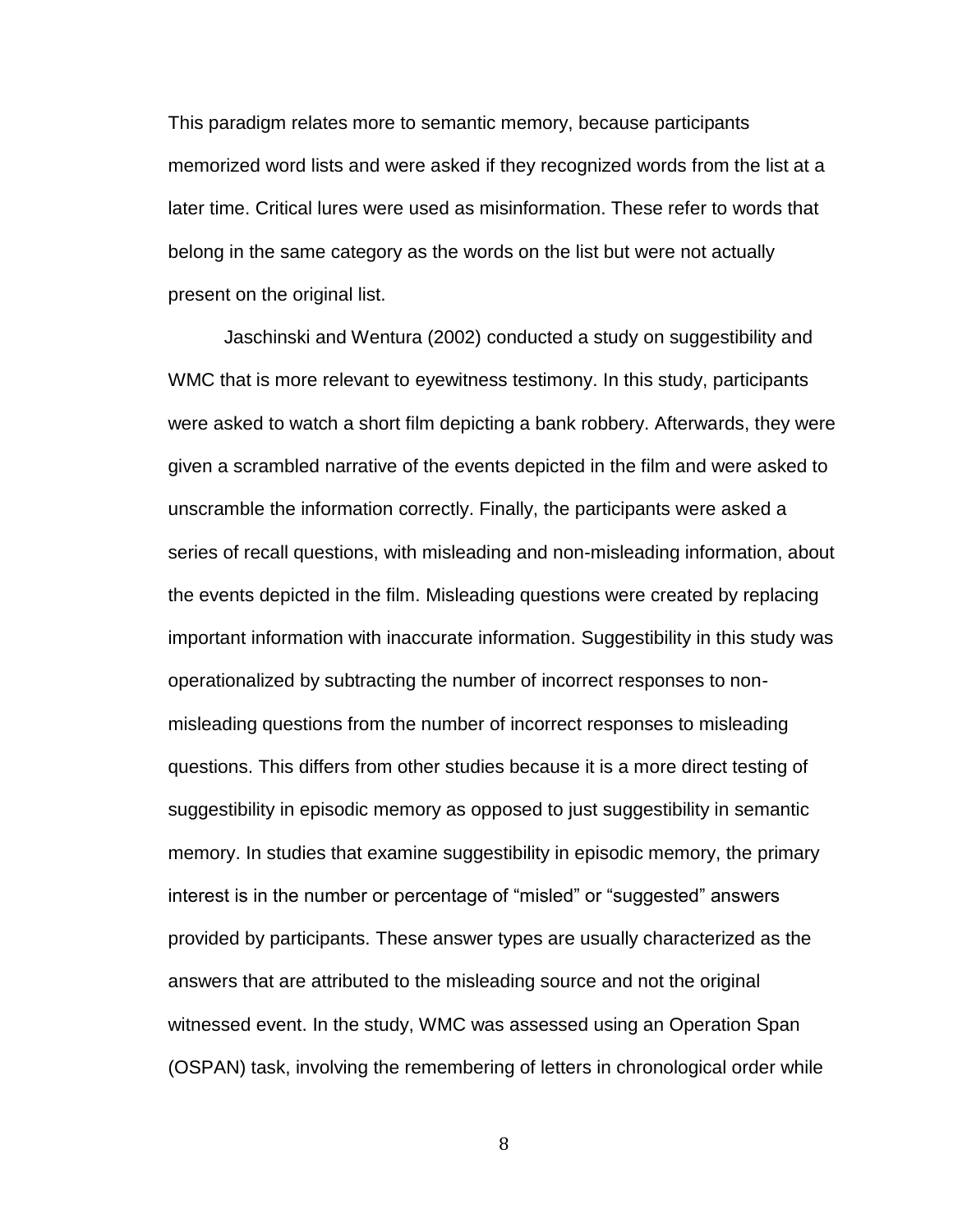judging the accuracy of math problems. The study found a strong negative correlation between WMC and suggestibility, in that as WMC increases, suggestibility decreases in individuals.

Despite what we know so far concerning the effects of forewarning on suggestibility and the correlation between WMC and suggestibility, it is unclear how these two variables would interact to influence the extent of suggestibility. Examining the interactive effects of forewarning and WMC is imperative because the potential findings could illuminate who would benefit the most from explicit forewarnings in situations conducive to suggestibility.

#### **Present Study**

The present study thus examined the effects of explicit forewarnings on suggestibility across different levels of WMC. This was done by having the participants watch an episode of the television show *24* followed by a prerecorded, misleading narrative about the film, after a fixed 15-minute interval of time between the film and the narrative. During the time interval, participants were administered the OSPAN task and reported their demographic information, similar to the procedure used by Chan et al. (2009). The 15-minute interval prevented participants from relying on their short-term memory. Additionally, given the demanding nature of the OSPAN task, participants were unable to rehearse any information from the film while completing the task. The narrative was used to simulate the misleading information that people may encounter after witnessing a particular event. Prior to receiving the narrative about the film, the participants may or may not have received a forewarning that the narrative they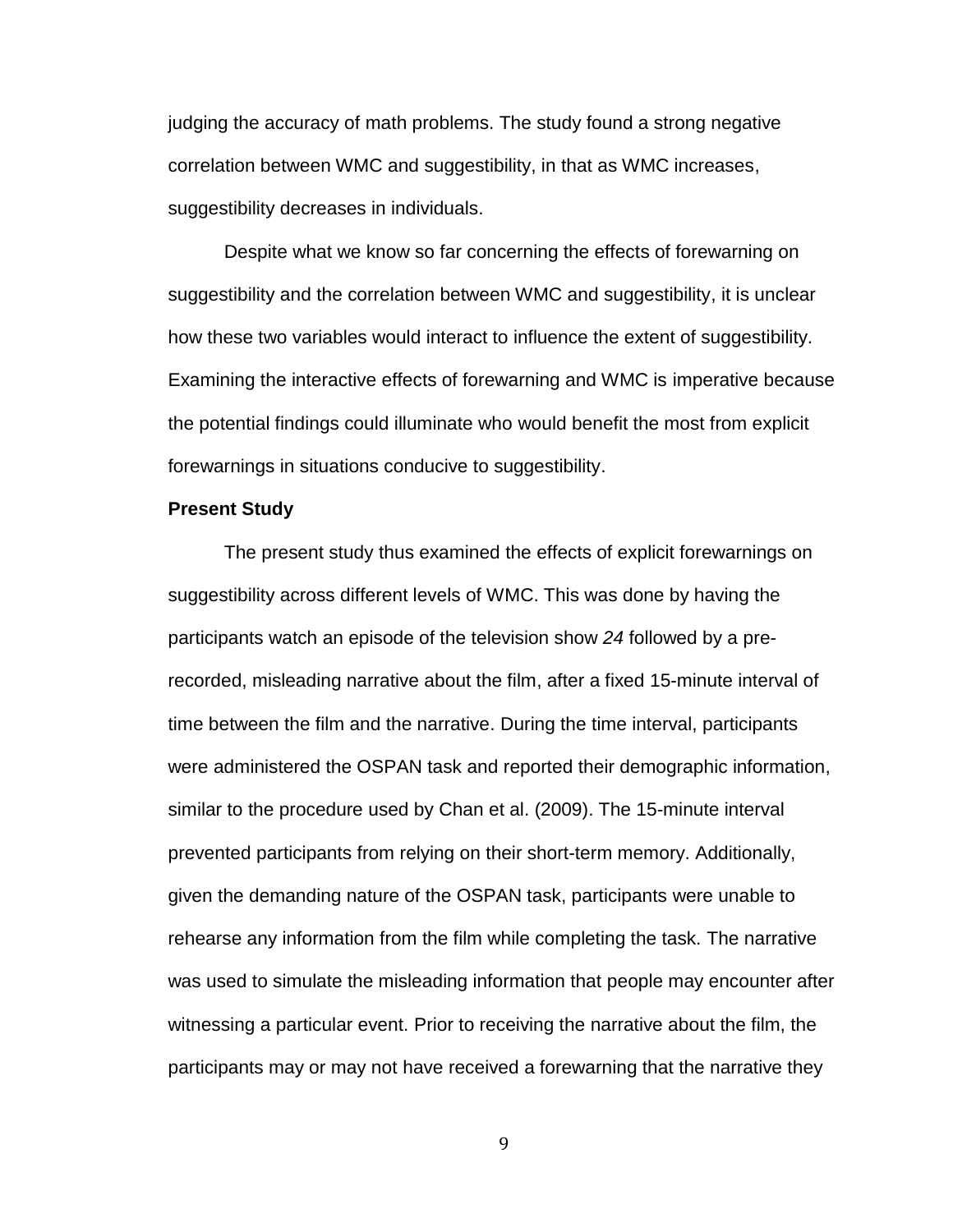listened to was misleading in nature. The memory questions they subsequently received were recognition-based questions directly related to the film and the misleading narrative. After data collection, a tertiary split was applied to the WMC scores to divide the sample into high, medium, and low-WMC groups.

Based on the studies presented earlier (Chambers & Zaragoza, 2001; Ecker et al., 2010; Greene, Flynn, & Loftus, 1982), the first hypothesis (H1) of the current study was that forewarnings should reduce the suggestibility induced by the misleading narrative. Based on the design of the study, suggestibility was operationally defined as the number of misled answers, that is, incorrect answers that matched the misleading narrative. The forewarning group should select fewer misleading responses based on the narrative. The second hypothesis (H2) was that as WMC increases, suggestibility to the misleading narrative should also decrease. This should happen because individuals with higher-WMC are likely going to be better at source monitoring as a result of better ability of maintaining the original information presented in the film through the 15-minute interval. Individuals with lower-WMC are more likely to lose the original information in their working memory and thus will be more susceptible to interference from the narrative.

 To date, no studies examining the effects of forewarning on suggestibility have included WMC as a variable. Based on the literature on WMC, the third hypothesis (H3) was that lower WMC individuals should benefit more from forewarnings, relative to higher WMC individuals. Specifically, lower-WMC individuals are expected to select more misleading answers that match the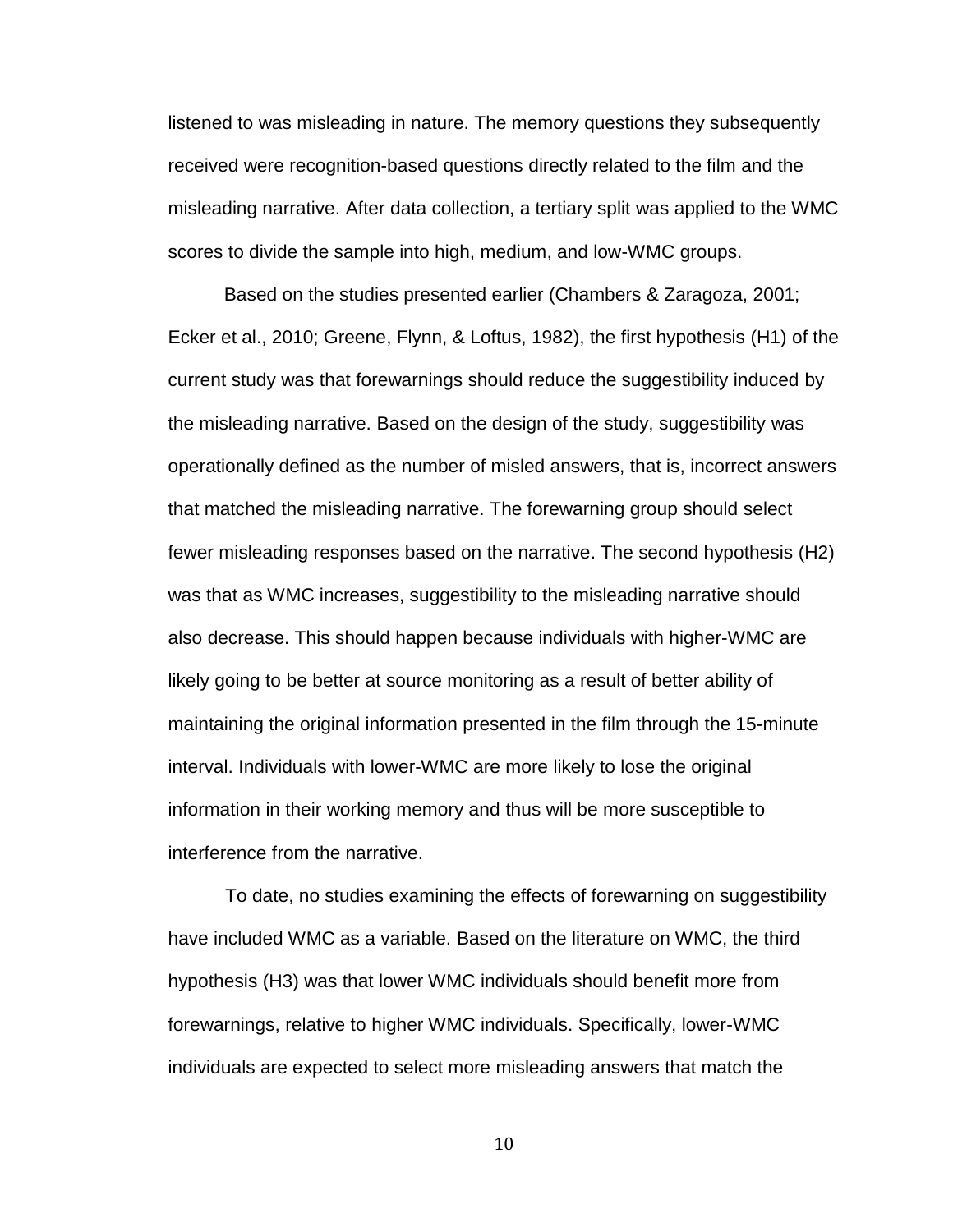misleading narrative when there is no forewarning, thus having greater room for improvement than higher-WMC individuals, as measured by a greater difference between the low-WMC group and the high-WMC group regardless of forewarning condition. The forewarning should prevent them from too heavily relying on the information in the narrative to answer the subsequent memory questions.

The findings of the study could prove useful in determining when it is appropriate to warn someone of upcoming, potentially misleading information. This information could also help people determine whether certain individuals, if their WMC is known, may see more or less of a benefit if they are forewarned about upcoming misinformation.

#### **Method**

#### <span id="page-17-0"></span>**Participants and Design**

Participants were undergraduate students from Western Kentucky University in Bowling Green, Kentucky. All participants were recruited through StudyBoard, an online participant sign-up service, and were compensated with course credits and \$10 for participation. A sample of 123 participants aged 18-24 were recruited for the experiment (35 males and 88 females; *M*age: 19.2). An a priori power analysis for ANOVA (effect size = .40,  $\alpha$ =.05, power=.95, number of groups = 6) produced a suggested number of 130 participants. No one under the age of 18 was allowed to participate. Other demographics such as ethnicity and major were also requested from participants to provide information about the representativeness of the sample. The OSPAN task results were also used to determine if the obtained sample was representative of the population.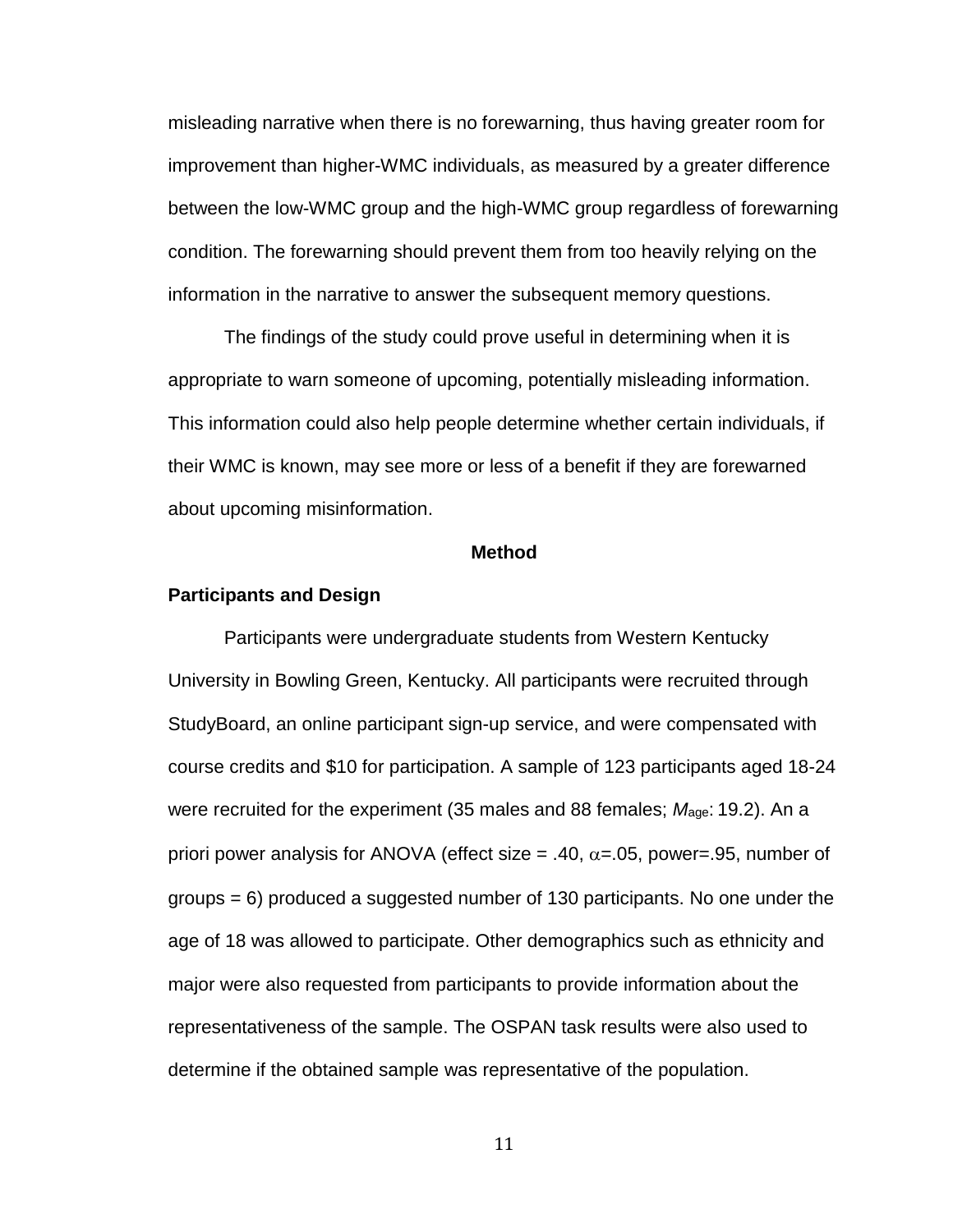The study consisted of a 2 (forewarning vs. non-forewarning) X 3 (high vs. medium vs. low WMC) between-subjects design. Participants were randomly assigned to one of the two forewarning conditions, and a tertiary split was applied to the WMC scores to divide the sample into high-, medium-, and low-WMC groups. The main dependent variable - suggestibility - was operationalized as the number of misleading answers selected in response to the memory questions. If the participants selected answer choices that matched the misinformation presented in the narrative, the answers were scored as "misled answers or misinformation." In addition to this main dependent variable, the number of accurate answers and other incorrect answers was measured. Answers that matched the original film were scored as "correct," while any other answers (e.g., those that did not match the film or narrative) were scored as "other."

#### **Materials**

All aspects of the experiment took place on a basic desktop computer using MediaLab (version 2012) and E-Prime (version 2.0) software. MediaLab allowed the programming of the questionnaires, video, narrative, and instructional manipulations within the software. E-Prime was solely used for the assessment of WMC. Additionally, participants were asked to bring their own set of earphones for the viewing of the video. This eliminated the need for maintaining and cleaning sets of earphones that belong in the laboratory.

The witnessed event was the first episode aired in the first season of the television show *24* on FOX Broadcasting Channel (Chan et al., 2009). The video was 40 minutes in length and allowed for many witnessed events in a relatively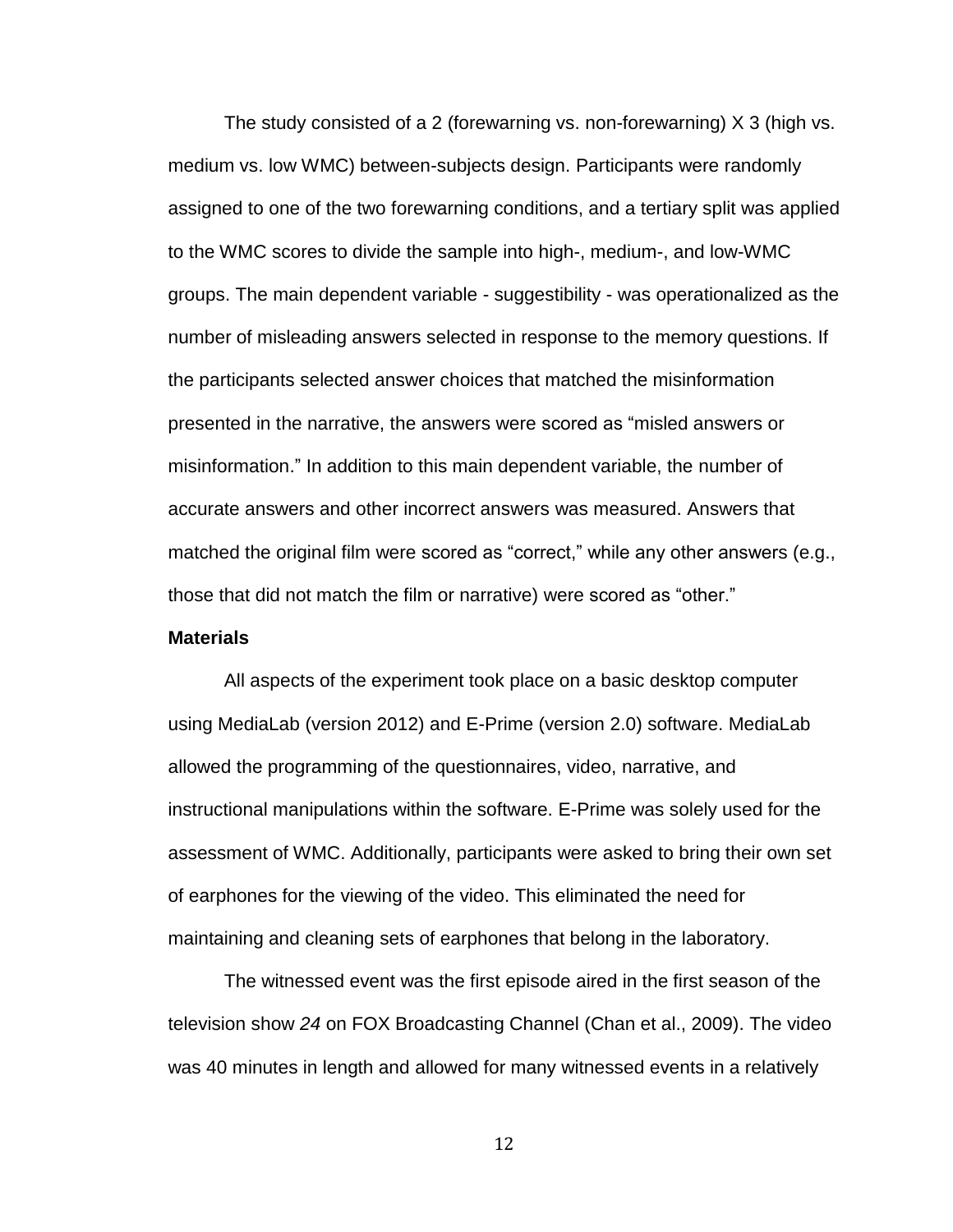short period of time. Several of the scenarios portrayed in the film were similar to crime-like situations that could occur in real life and were non-violent in nature. This provided for more realistic situations for participants to retain in their episodic memory and strengthened the external validity of the experiment. Prior to beginning the experiment, participants were asked if they had ever watched any episodes of the television show. If they had watched any of the show, they were excluded from the study and were compensated with partial course credit. Because this is an older television show, the researcher did not anticipate needing to terminate many experiment sessions, and only three participants were excluded.

The narrative that was used can be found in Appendix A (Chan et al., 2009). The information provided in the narrative chronologically follows the storyline of the episode that was shown to participants during the experiment. The narrative presented information about the episode with some pertinent information being removed and replaced with misleading information. The narrative was presented to participants in the form of a recorded voice played through their earphones during the experiment.

The memory questions were multiple-choice, recognition-based questions modified based on previous research (Appendix B; Chan et al., 2009). Chan et al. used the same question items, but they were free recall questions as opposed to multiple-choice, as was used in the present study. As each question about the narrative was presented, the correct answer and the misleading answer were among the answer choices. Some filler questions were also included so that the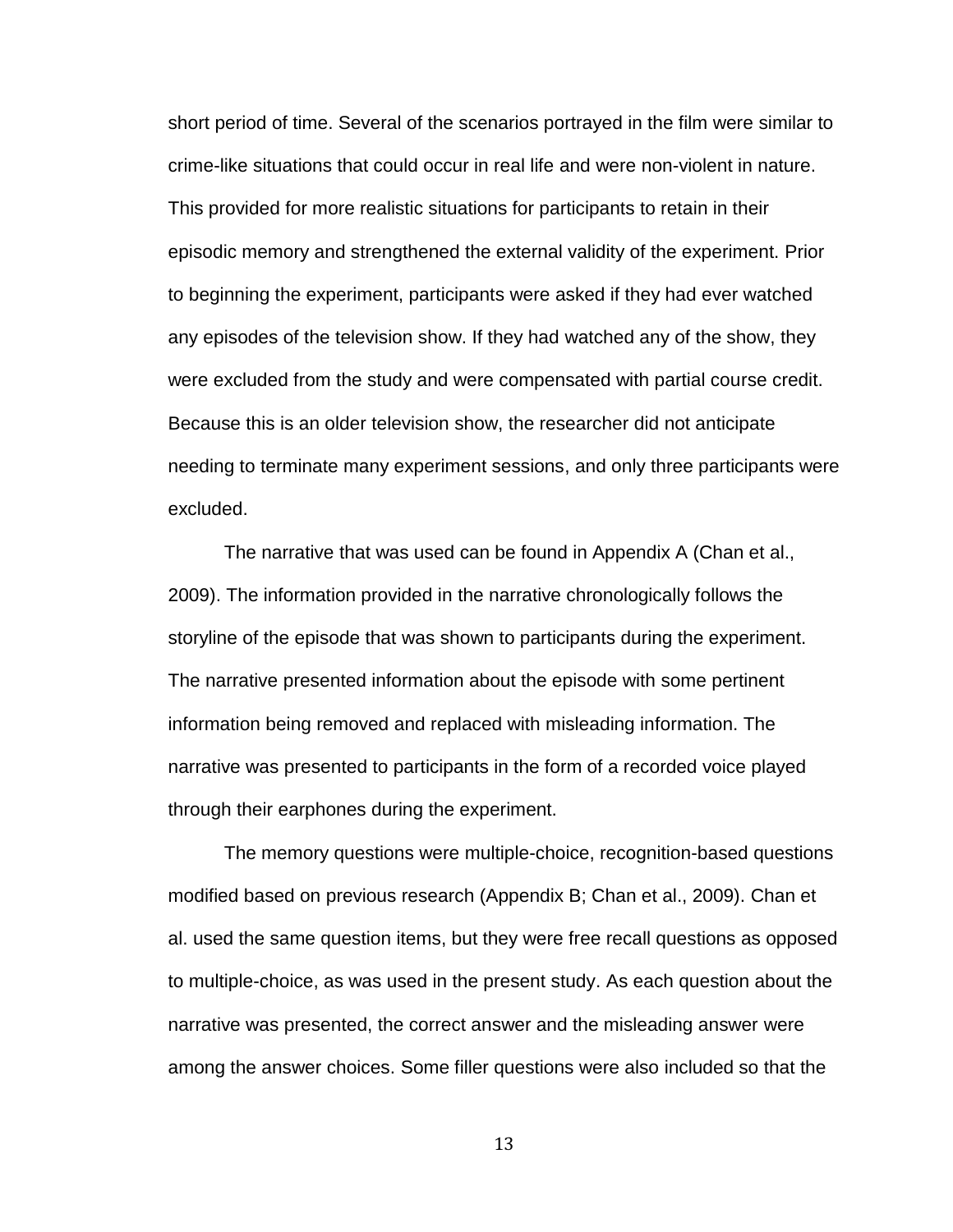participants did not discover that the questions were assessing whether their memories about the witnessed event were attributed to the film or the narrative. There were 24 questions involving the narrative and the film and 12 filler questions. The filler questions were generated by the researcher and were not scored.

 WMC was assessed using an automated OSPAN task, which requires participants to judge whether simple math problems are correct followed by recalling a previously presented set of letters in chronological order. After the completion of a series of trials, a basic recall test is given. The maximum number of correct letters recalled by a participant indicated their operation span, which can be used to infer their WMC. The OSPAN was administered during the 15 minute interval between the film and the narrative using E-Prime software on the same computer the participants used for the other portions of the experiment (Unsworth, Heitz, Schrock, & Engle, 2005).

Participants were administered a variety of questionnaires throughout the experiment. Participants were also asked to self-report how well they paid attention to the film and how well they believed they would be able to remember details about the events in the film. This helped assess the reliability of the data from each participant.

#### **Procedure**

Prior to being allowed to sign up for participation in the study, participants were prescreened using the StudyBoard system operated by Western Kentucky University to ensure that they were at least 18 years of age. Once they arrived in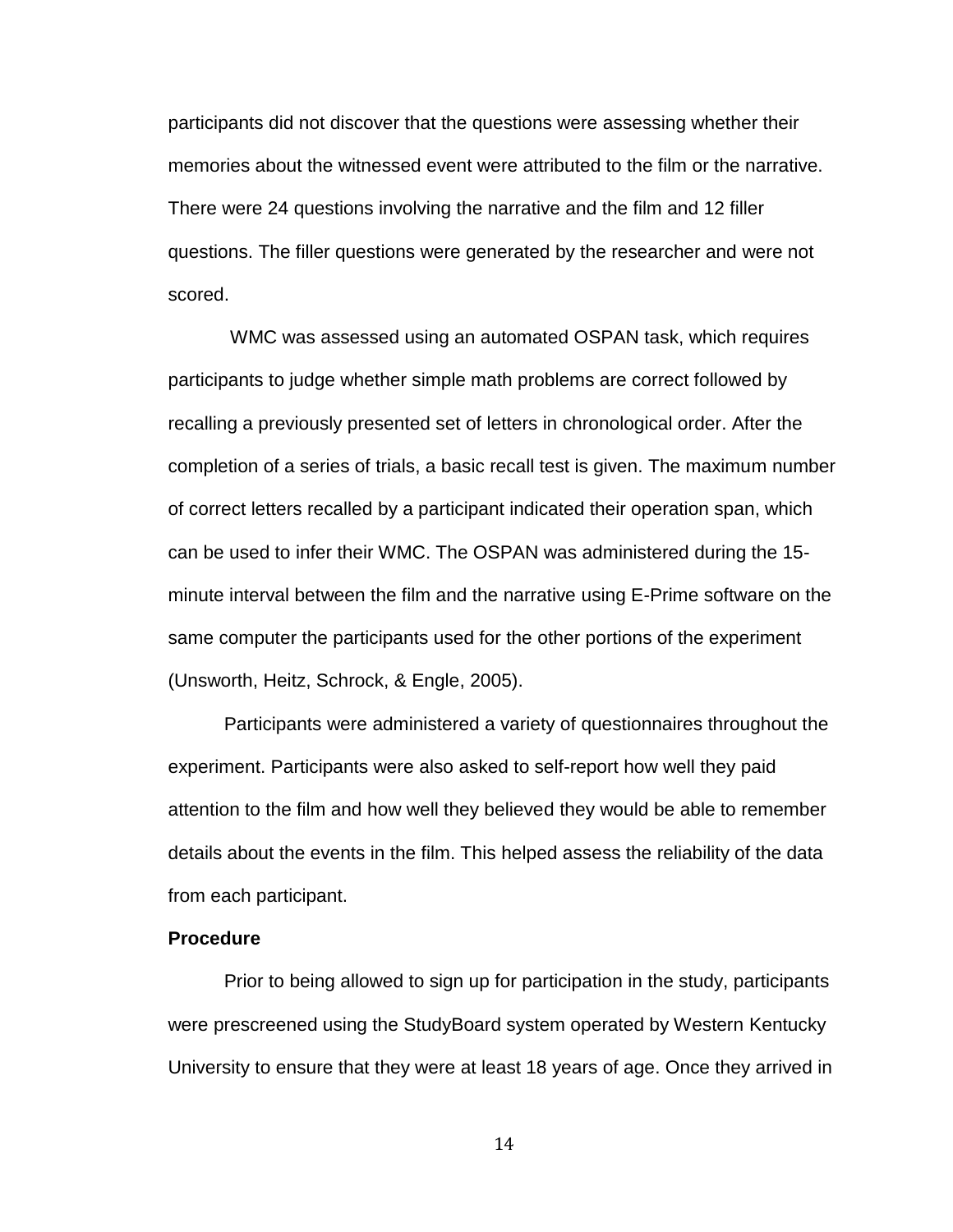the laboratory, participants received a basic informed consent prior to being allowed to participate in the experiment on the computer. Afterwards, the participants were able to move through the different sections of the experiment at their own pace while being supervised by the researcher. The researcher was available to answer any questions and made sure that the participants were following all of the instructions accordingly. The participants were also randomly assigned to experimental conditions and assigned participant ID numbers using an autostart file that was paired with the MediaLab software and the experiment file. Prior to proceeding with the basic steps of the experiment, participants were asked if they had ever watched the television show *24*. If they responded 'yes' to the question, MediaLab automatically terminated the experiment and the participant was compensated accordingly.

Once the participants began the experiment, they immediately began watching the video. After they finished the video, they were asked a series of follow-up questions. The follow-up questions asked the participants about how well they paid attention to the film and about how well they thought they could remember the events depicted in the film. The narrative can be found in Appendix A.

After filling out the questionnaire, the participants were administered the OSPAN task and reported their demographic information during a fixed 15 minute interval. Next, they received a set of instructions about the narrative related to the film that they listened to next. The set of instructions they received were randomly assigned and either contained or did not contain a forewarning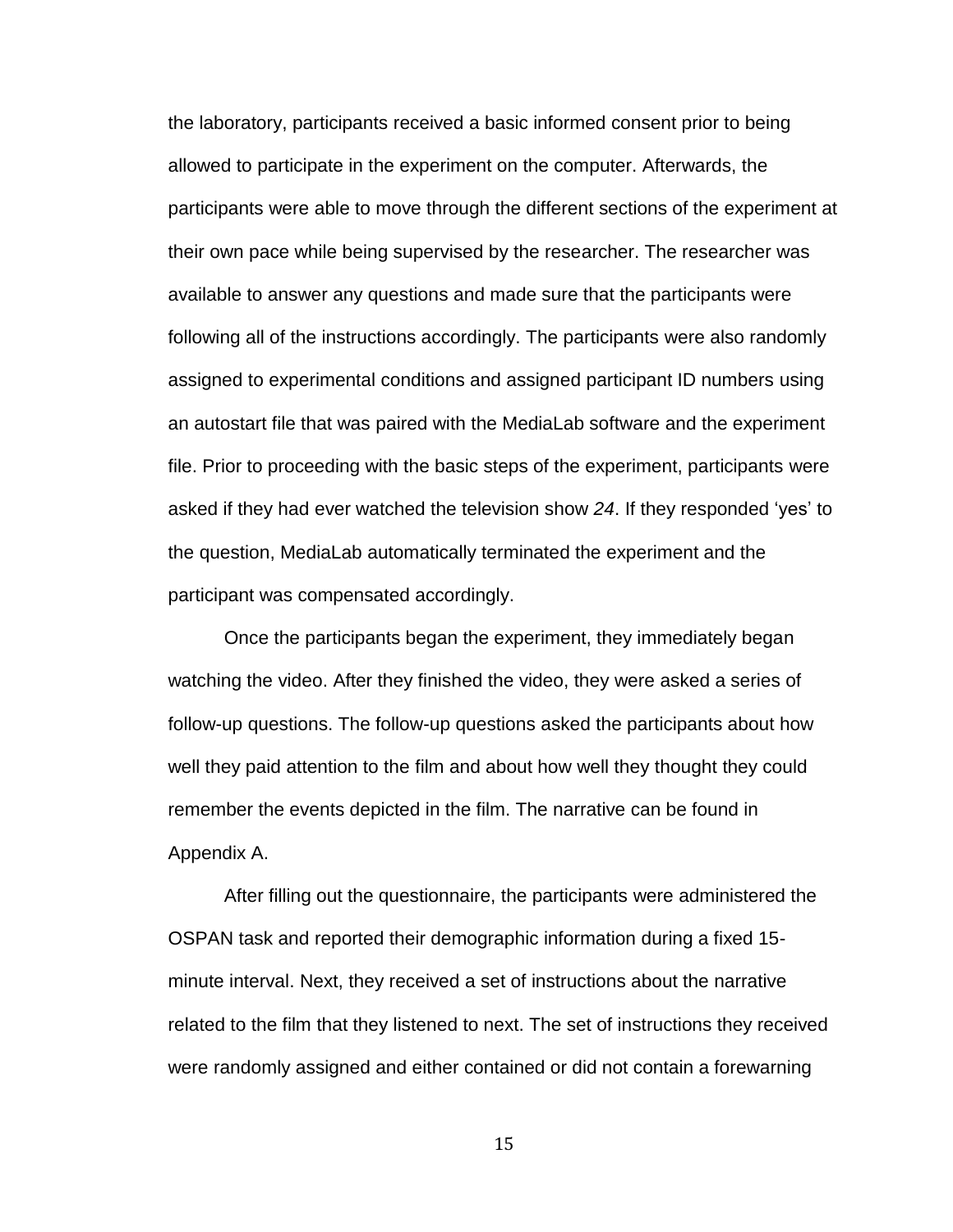that the information in the narrative was misleading. In addition to general instructions, the instructions in the forewarning condition included the following statement:

*Please note: This narrative was not provided by a reliable source. Some of the important information has been mixed up with incorrect information about the film. Please pay close attention when listening to the statements you are about to hear.*

Participants in the forewarning condition also read a statement about suggestibility and the misinformation effect. This statement made the forewarning presented in the instructions more explicit. Participants in the non-forewarning condition were presented with a statement about memory transience, an omission error unrelated to suggestibility, in addition to the general instructions for the memory task. Following the instructions containing the manipulation, the participants were presented with questions about the instructions they received to ensure they read them thoroughly. The follow-up questions were mainly used to help determine which cases, if any, needed to be excluded from data analysis.

Following the narrative, participants received the recognition-based questions about the film (see Appendix B). The questions were multiple-choice and contained the correct answer and the misleading answer (i.e., the misinformation from the narrative) in the answer choices, along with two other answer choices not found in the narrative or the film. Participants received 24 questions related to the narrative and film and 12 filler questions that were not scored.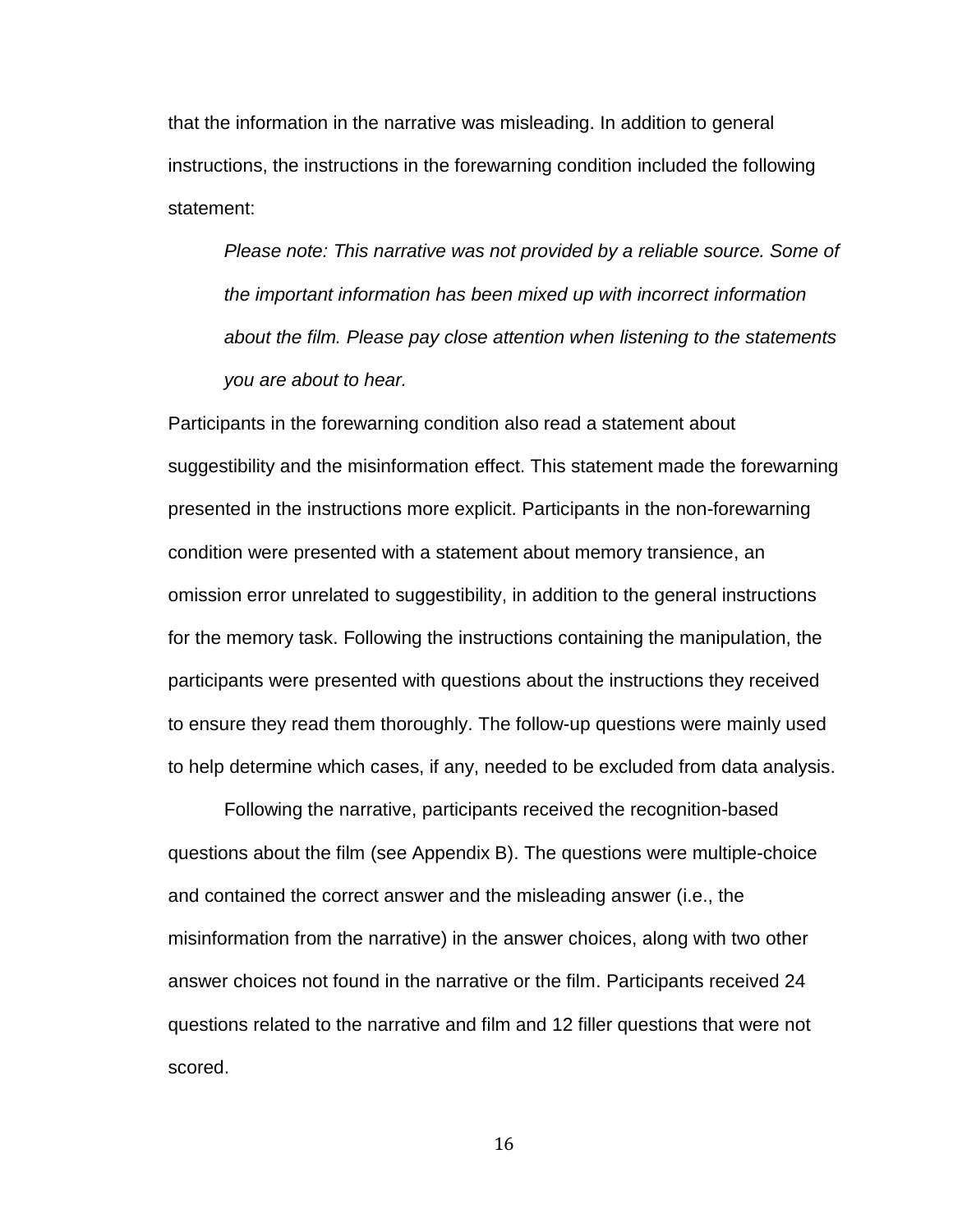At the end of the experiment, the participants received their compensation and were thanked for their participation. They were also debriefed and allowed to ask final questions during this time.

#### **Results**

<span id="page-23-0"></span>A tertiary split was applied to the distribution to group the participants into three equal groups based on their OSPAN score (i.e., 33<sup>rd</sup> percentile: 50, 66<sup>th</sup> percentile: 61). A 2 (forewarning vs. no forewarning) X 3 (high vs. medium vs. low WMC) between-subjects ANOVA was then conducted on the suggestibility variable, and a main effect for forewarning was found, *F*(1,122) = 5.74, *p* = .02, such that participants in the forewarning condition (*M* = 5.20, *SE* = .41) selected fewer suggested answers than did participants in the non-forewarning condition (*M* = 6.55, *SE* = .39). An additional 2 X 3 between-subjects ANOVA was conducted on the number of correct answers selected and also found a main effect for forewarning,  $F(1,122) = 4.12$ ,  $p = .05$ , such that participants in the forewarning condition (*M* = 15.20, *SE* = .51) selected more correct answers than did participants in the non-forewarning condition (*M* = 13.77, *SE* = .49). No main effect was found in either model for WMC, *p* > .10, and no interactions were detected, *p* > .10. Bar graphs of these results can be found in Figures 1, 2, and 3.

 In addition, an ANCOVA was conducted on the effect of forewarning on suggestibility, controlling for the continuous version of the WMC variable to determine whether the effect of forewarning would persist in the face of WMC. The covariate, WMC, was marginally significant,  $F(1,122) = 3.09$ ,  $p = .08$ . The effect of forewarning was statistically significant,  $F(1,122) = 6.93$ ,  $p = .01$ ,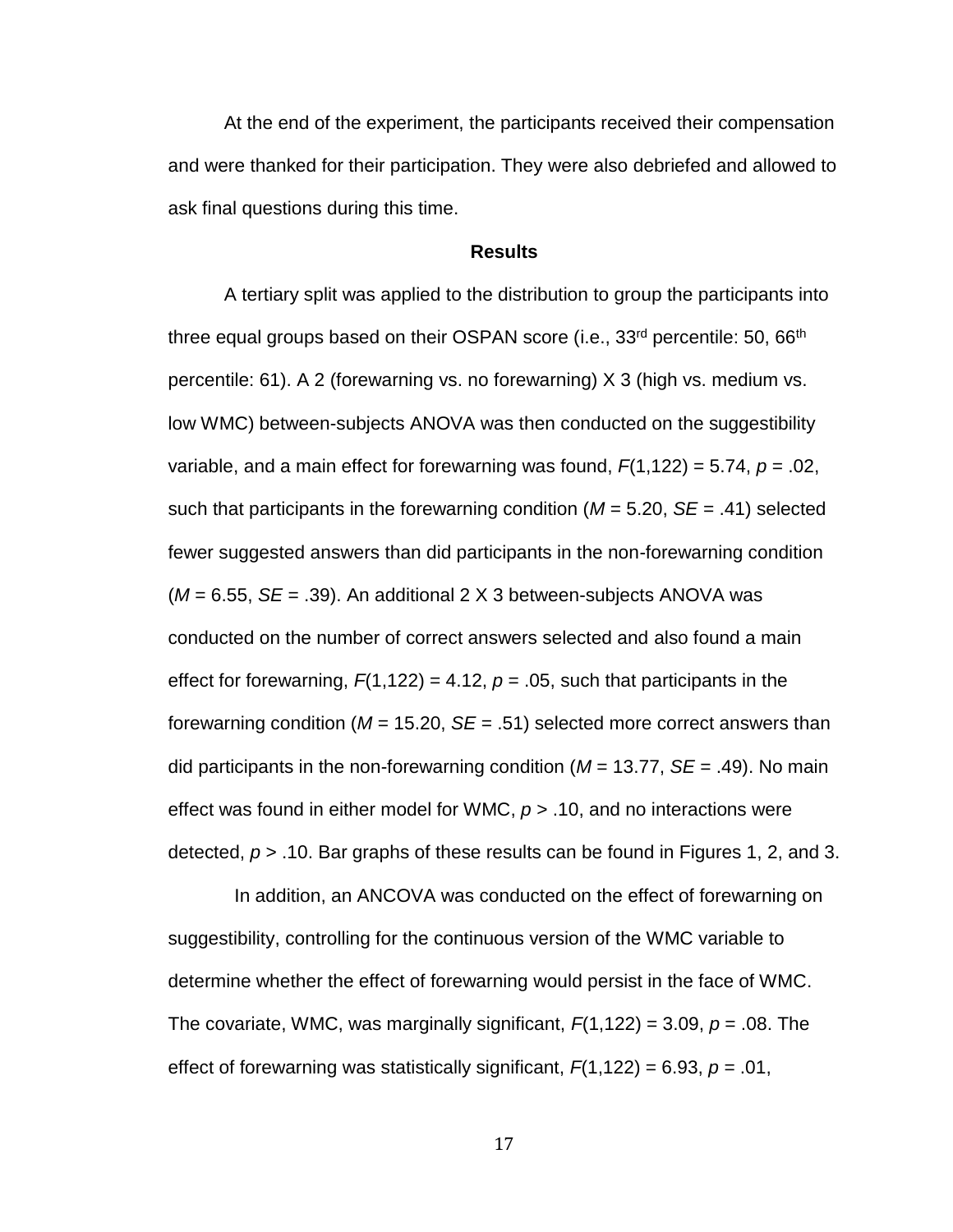indicating that the forewarning was effective despite the influence of individual WMC. The same ANCOVA was conducted with correct answers as the dependent variable. Again, WMC was marginally significant, *F*(1,122) = 2.86, *p* = .09. The effect of forewarning was statistically significant, *F*(1,122) = 5.17, *p* = .03, indicating that the forewarning also improved participants' selection of correct answers in the face of individual WMC.

Finally, for the sake of examining the trend in the continuous version of the WMC variable, the correlation between WMC and suggestibility was calculated and was weak and non-significant,  $r(121) = -0.13$ ,  $p = 0.15$ . It should be noted, however, that the trend in the relationship between the continuous WMC and suggestibility scores is consistent with previous literature, even though it is nonsignificant.

#### **Discussion**

#### <span id="page-24-0"></span>**Summary**

Overall, the results indicate that providing an explicit forewarning to someone after they have witnessed an event but immediately prior to presenting them with misinformation will help them resist the effects of misleading information, confirming H1. Additionally, these findings are consistent with the previous results of Chambers and Zaragoza (2001), as well as Ecker et al. (2010). This study builds on the work of these two previous studies because of the use of multiple-choice questions as opposed to free recall. The use of multiple choice questions made the memory test more difficult because the correct answer and the suggested answer were both presented at the same time.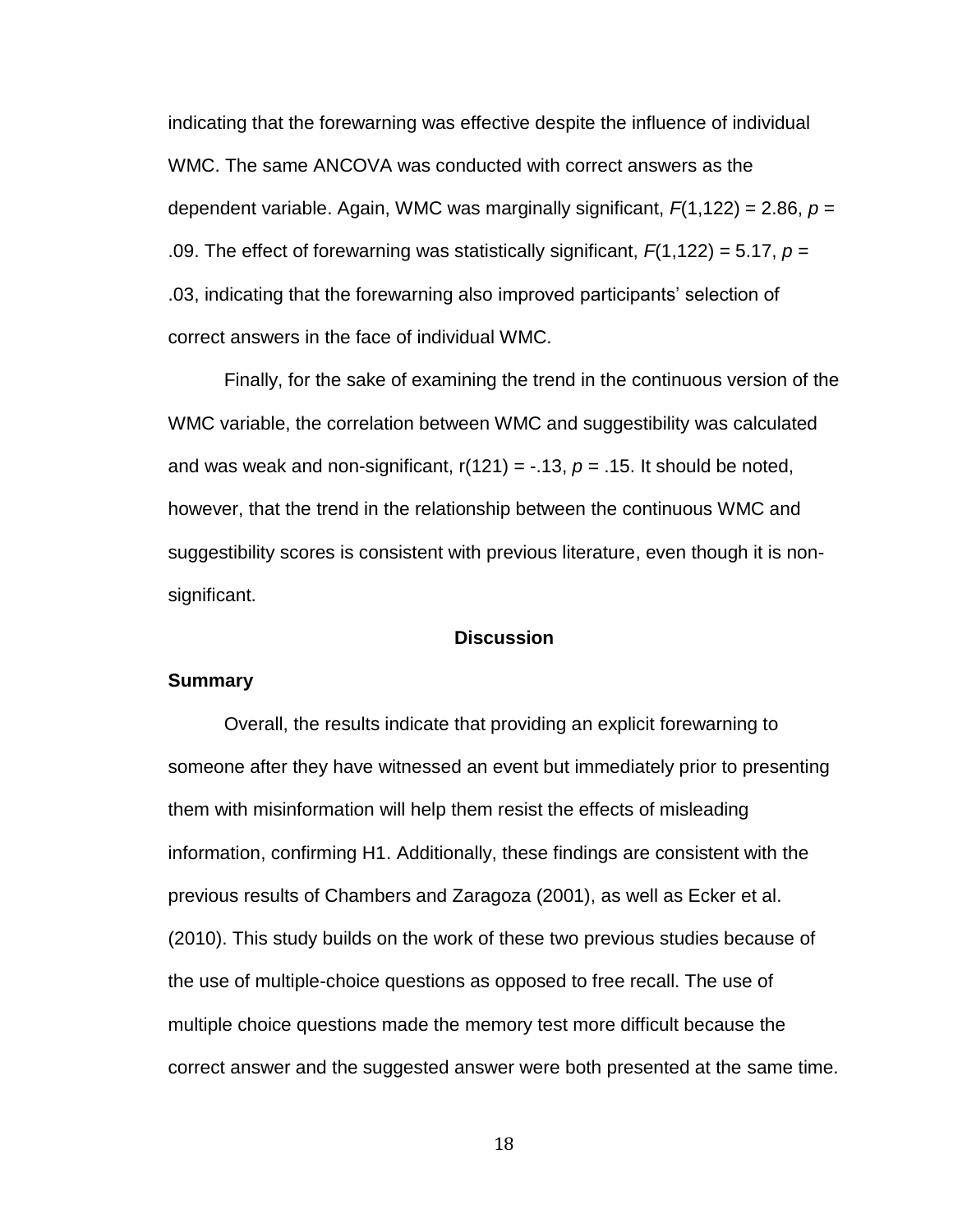This makes the questions even more suggestive than they would have been had they been open-ended. WMC capacity had no effect on suggestibility when treated as a quasi-independent variable, which fails to support other previous findings on the effect of WMC on suggestibility (Jaschinski & Wentura, 2002; Leding, 2012), as well as failing to support H2. It should be noted, however, that previous studies examining the effect of WMC treated WMC as a continuous variable and were mainly correlational. Also, the lack of any interactions between WMC and forewarning in the data fails to support H3. These findings indicate that the effects of forewarning, even explicit forewarning, may not depend on WMC.

While there was not a statistically significant interaction between the forewarning and WMC, there was a trend in the data approaching that of a statistically significant interaction. Had this interaction been significant, it would have still failed to support H3 because the reduction in suggestibility would have been greater for the high-WMC group instead of the low-WMC group. This trend is likely due to the reduced ability of individuals with low-WMC to retain instructional information in their memory (Kane, Bleckley, Conway, & Engle, 2001). Based on current data, it appears that forewarning influences source monitoring while WMC is more associated with attentional control.

WMC only had a marginally significant effect on suggestibility as a control variable, and after controlling for WMC, the forewarning pattern did not change or disappear. The finding regarding WMC suggests that whereas WMC may be associated with the rejection of false semantic memories, as suggested by Leding (2012), it may not have a strong influence over episodic memory as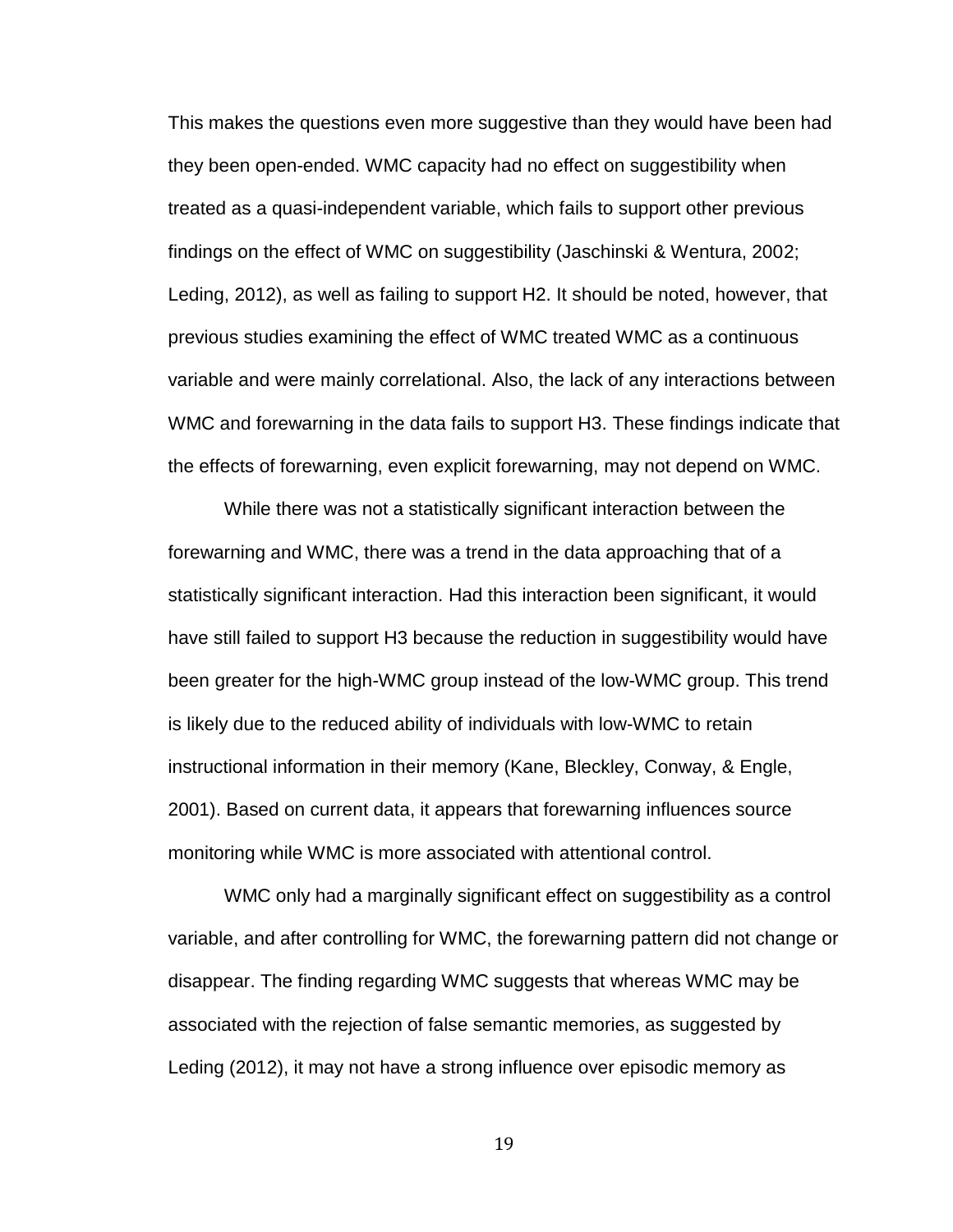previously hypothesized by Jaschinski and Wentura (2002). Although the current data regarding WMC do not demonstrate a significant association between WMC and suggestibility, the direction of the WMC effect is consistent with the findings of Jaschinski and Wentura (2002) as indexed by the weak, negative correlation between WMC and suggestibility.

#### **Implications**

The current results could indicate the need for legal professionals to warn an eyewitness about the potential effects of misinformation, as explicitly as possible, as soon as the eyewitness has encountered an event they will be required to recall at a later time. Examples of ways to make the forewarnings explicit for eyewitnesses include: telling them that listening to media coverage, engaging in discussions about the event, particularly with someone who has strong opinions about what happened, and talking to other witnesses about their perspective could bias their memory. These factors are particularly important if they encounter information that is inconsistent with their memory about the event. This way, even if the witness is presented with inconsistent information, they can better resist the effects of the new information while clinging to the information they initially held in their memory.

Additionally, this information should be of interest to college students as well. In particularly information-heavy courses, it is not uncommon for students to hold group study sessions to review the information as a group. Unfortunately, inaccurate information can be discussed in these study groups. This requires the students to monitor multiple sources of information, much like the participants in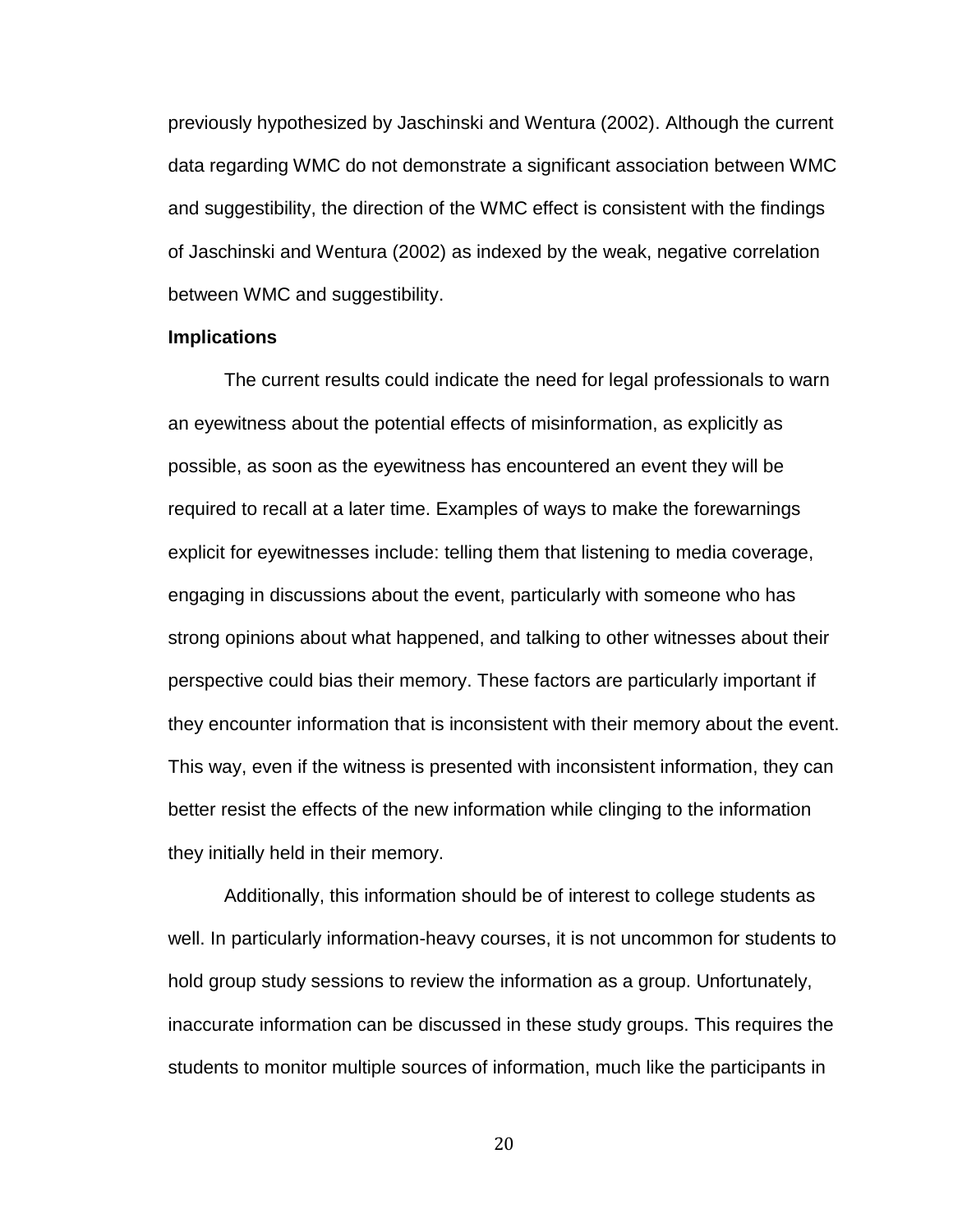this study had to do. Without a forewarning that misinformation may be present in study groups, students may not source monitor the information in their memory related to the class and could see reduced accuracy on exams because of the suggestibility that could occur while they are in a study group.

#### **Future Directions**

There are a variety of ways that research on this aspect of suggestibility could be expanded or extended. One interesting line of research could examine how many instances of misinformation it takes for a person's memory to become suggestable. The narrative used in the current study contained 24 instances of misinformation about the witnessed event. An interesting future study could be to examine, without forewarning, how many instances of misinformation it takes for a participant to detect that a narrative is misleading. This type of study could help determine how many instances of misinformation in suggestibility studies could be considered appropriate or even excessive. Additionally, suggestibility may be related to the number of salient or non-salient instances of misinformation presented.

An additional direction this research could proceed in would be to examine the effect of cognitive load during a witnessed event on suggestibility, even with a forewarning manipulation and while measuring WMC. Cognitive load refers to the amount of mental effort being used. Including the cognitive load variable could produce an effect for WMC, as it involves retaining information in the face of some sort of distractor. Specifically, WMC may play a more important role in suggestibility when participants are under high cognitive load. Cognitive load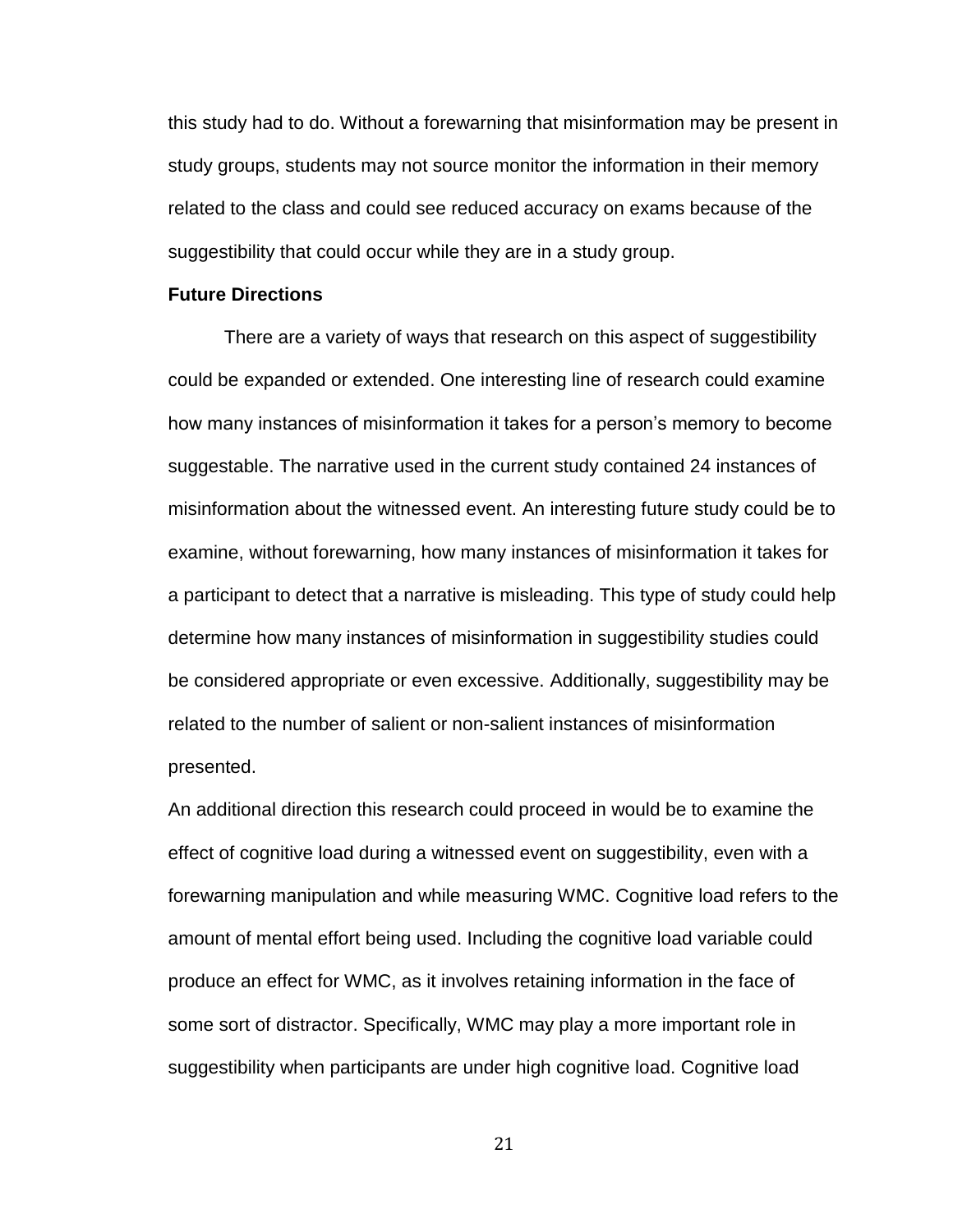during the presentation of the witnessed event may prevent the information from being encoded properly leading the misinformation presented later to have a stronger influence over suggestibility.

#### **Conclusion**

The results of the current study support the use of explicit forewarning as a tool to prevent misinformation from infiltrating currently existing memories about an event. The results are in line with a body of research endorsing the use of forewarning to reduce suggestibility. There is a lack of strong support for the effect of WMC on suggestibility. It is hoped that future research will determine the conditions under which WMC influences suggestibility and the resistance of misinformation after witnessing a specific event.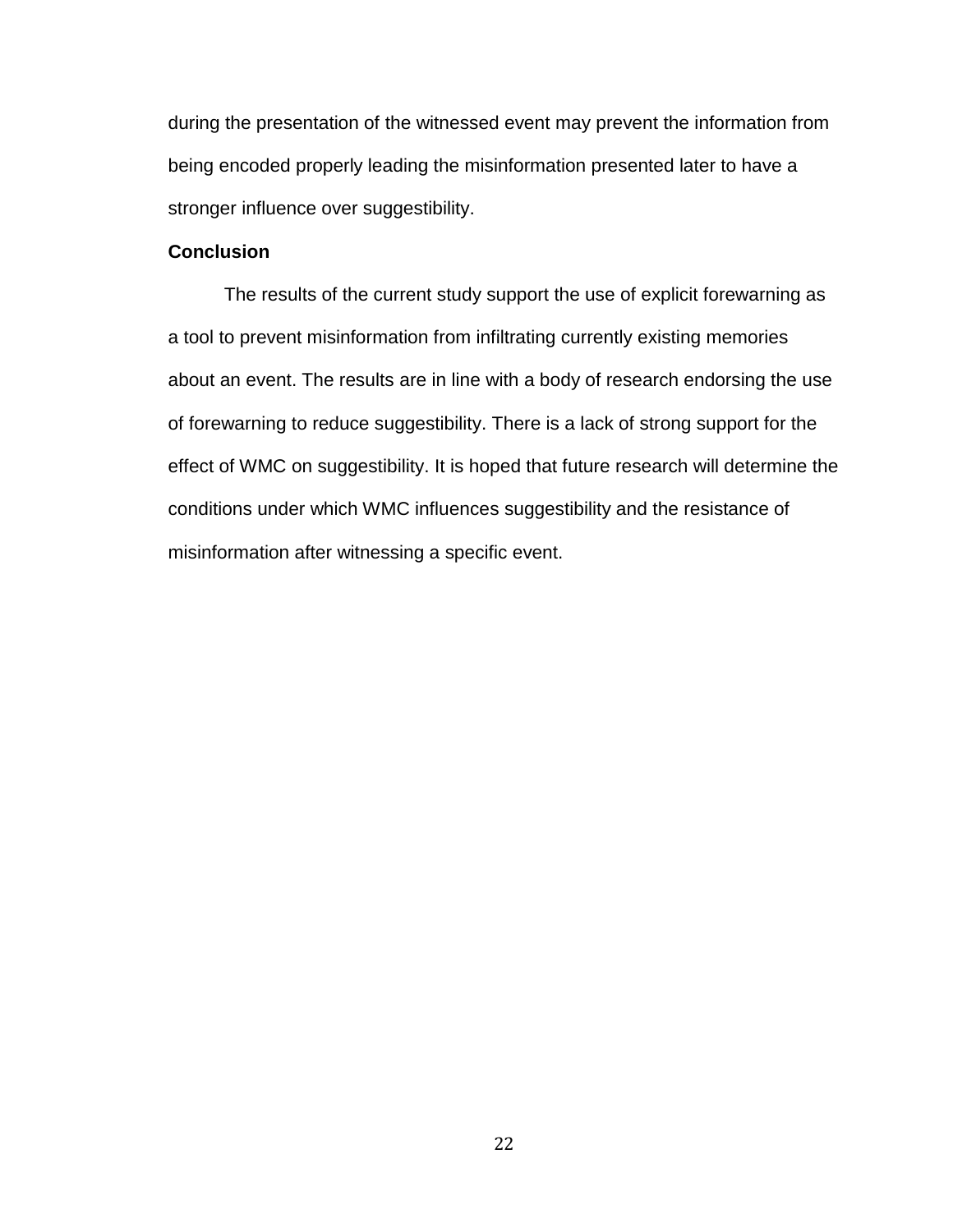#### References

- <span id="page-29-0"></span>Ashcraft, M. H., & Krause, J. A. (2007). Working memory, math performance, and math anxiety. *Psychonomic Bulletin & Review*, *14*, 243-248. doi:10.3758/bf03194059
- Bixter, M. T., & Daniel, F. (2013). Working memory differences in illusory recollection of critical lures. *Memory & Cognition*, *41*, 716-725. doi:10.3758/s13421-013-0293-x
- Bjorklund, D. F., Williams, C. S., Bjorklund, B. R., Brown, R. D., Park, C. L., Ernst, K., & Owen, F. A. (2000). Social demand characteristics in children's and adults' eyewitness memory and suggestibility: The effect of different interviewers on free recall and recognition. *Applied Cognitive Psychology, 14,* 421-433. doi:10.1002/1099-0720(200009)14:5<421::AID-ACP659>3.0.CO;2-4
- Chambers, K. L., & Zaragoza, M. S. (2001). Intended and unintended effects of explicit warnings on eyewitness suggestibility: Evidence from source identification tests. *Memory & Cognition*, *29*, 1120-1129. doi:10.3758/bf03206381
- Chan, J. C., Thomas, A. K., & Bulevich, J. B. (2009). Recalling a witnessed event increases eyewitness suggestibility: The reversed testing effect. *Psychological Science*, *20*, 66-73. doi:10.1111/j.1467-9280.2008.02245.x
- Daneman, M., & Carpenter, P. A. (1980). Individual differences in working memory and reading. *Journal of Verbal Learning and Verbal Behavior*, *19*, 450-466. doi:10.1016/s0022-5371(80)90312-6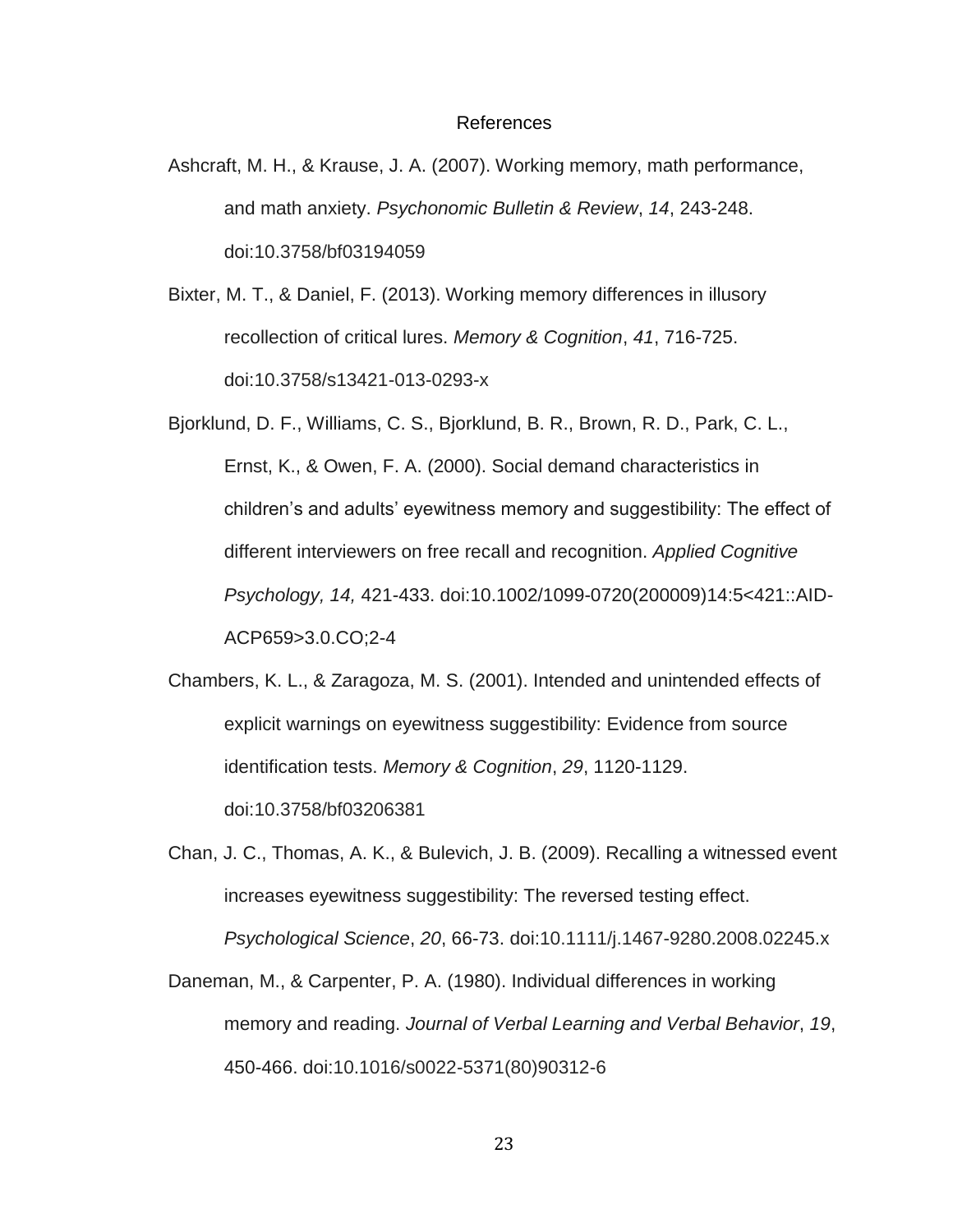- Eakin, D. K., Schreiber, T. A., & Marshall, S. (2003). Misinformation effects in eyewitness memory: The presence and absence of memory impairment as a function of warning and misinformation accessibility. *Journal of Experimental Psychology: Learning, Memory, and Cognition*, *29*, 813. doi:10.1037/0278-7393.29.5.813
- Ecker, U. K., Lewandowsky, S., & Tang, D. T. (2010). Explicit warnings reduce but do not eliminate the continued influence of misinformation. *Memory & Cognition*, *38*, 1087-1100. doi:10.3758/mc.38.8.1087
- Fortkamp, M. B. M. (1999). Working memory capacity and aspects of L2 speech production. *Communication & Cognition: Monographies*, *32*, 259-296. doi:10.5216/sig.v20i2.6085
- Gerrie, M. P., & Garry, M. (2007). Individual differences in working memory capacity affect false memories for missing aspects of events. *Memory*, *15*, 561-571. doi:10.1080/09658210701391634
- Greene, E., Flynn, M. S., & Loftus, E. F. (1982). Inducing resistance to misleading information. *Journal of Verbal Learning and Verbal Behavior*, *21*, 207-219. doi:10.1016/s0022-5371(82)90571-0
- Jaschinski, U., & Wentura, D. (2002). Misleading postevent information and working memory capacity: An individual differences approach to eyewitness memory. *Applied Cognitive Psychology, 16,* 223-231. doi:10.1002/acp.783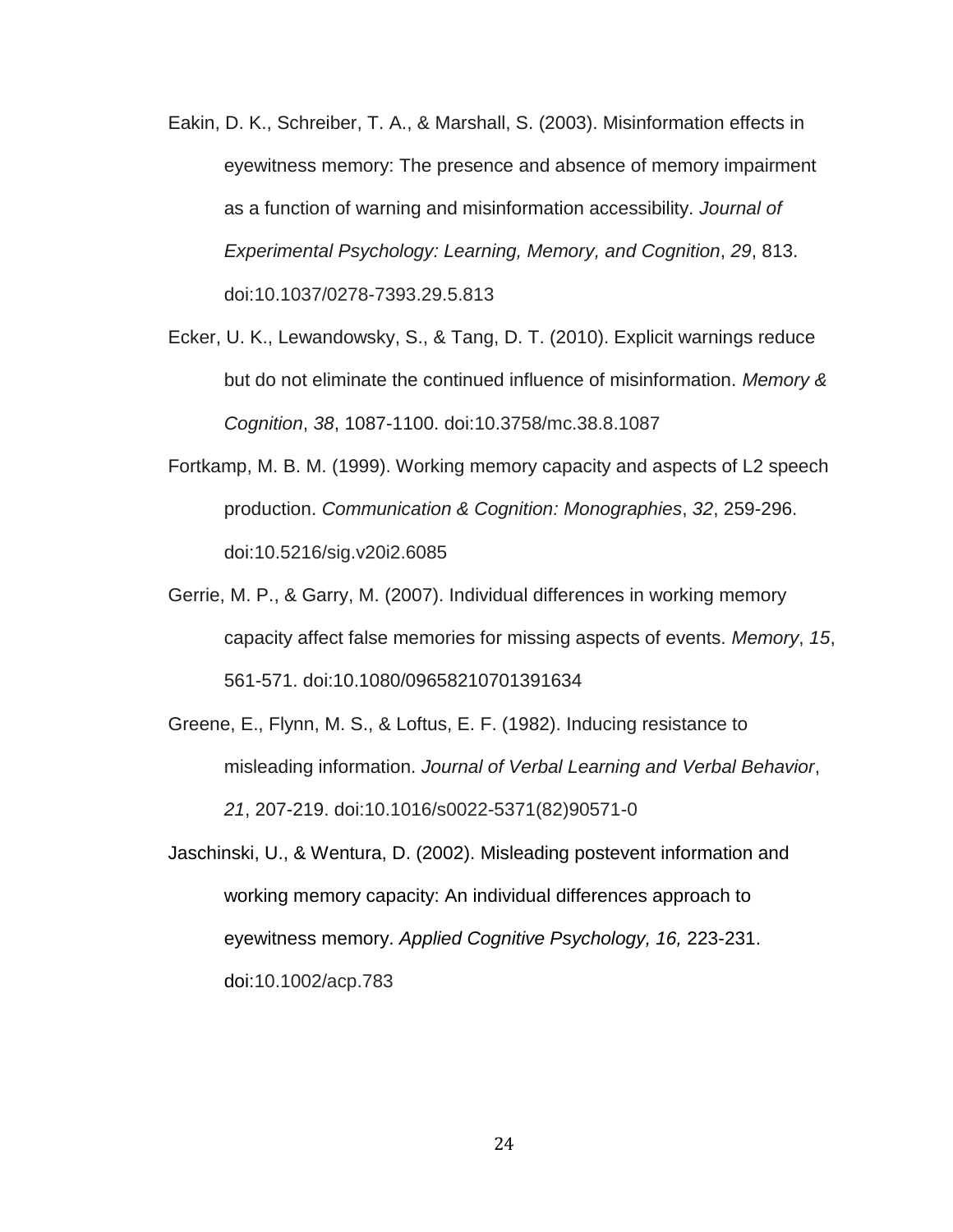- Kane, M. J., Bleckley, M. K., Conway, A. R., & Engle, R. W. (2001). A controlledattention view of working-memory capacity. *Journal of Experimental Psychology: General*, *130,* 169-183.
- Leding, J. K. (2012). Working memory predicts the rejection of false memories. *Memory*, *20*, 217-223. doi:10.1080/09658211.2011.653373
- Miyake, A., & Shah, P. (Eds.). (1999). *Models of working memory: Mechanisms of active maintenance and executive control.* New York, NY: Cambridge University Press. doi:10.1017/cbo9781139174909
- Roediger, H. L., Jacoby, J. D., & McDermott, K. B. (1996). Misinformation effects in recall: Creating false memories through repeated retrieval. *Journal of Memory and Language*, *35*, 300-318. doi:10.1006/jmla.1996.0017
- Roper, R. & Shewan, D. (2002). Compliance and eyewitness testimony: Do eyewitnesses comply with misleading 'expert pressure' during investigative interviewing? *Legal and Criminological Psychology, 7,* 155- 163. doi:10.1348/135532502760274765
- Schacter, D. L. (2001). *The seven sins of memory.* New York: Houghton Mifflin Company. doi:10.1196/annals.1279.012
- Unsworth, N., Heitz, R. P., Schrock, J. C., Engle, R. W. (2005). An automated version of the operational span task. *Behavior Research Methods, 37,* 498-505. doi:10.3758/bf03192720
- Wilford, M. M., Chan, J. C. K., & Tuhn, S.J. (in press). Retrieval enhances eyewitness suggestibility to misinformation in free and cued recall. *Journal of Experimental Psychology: Applied*. 81-93. doi:10.1037/xap0000001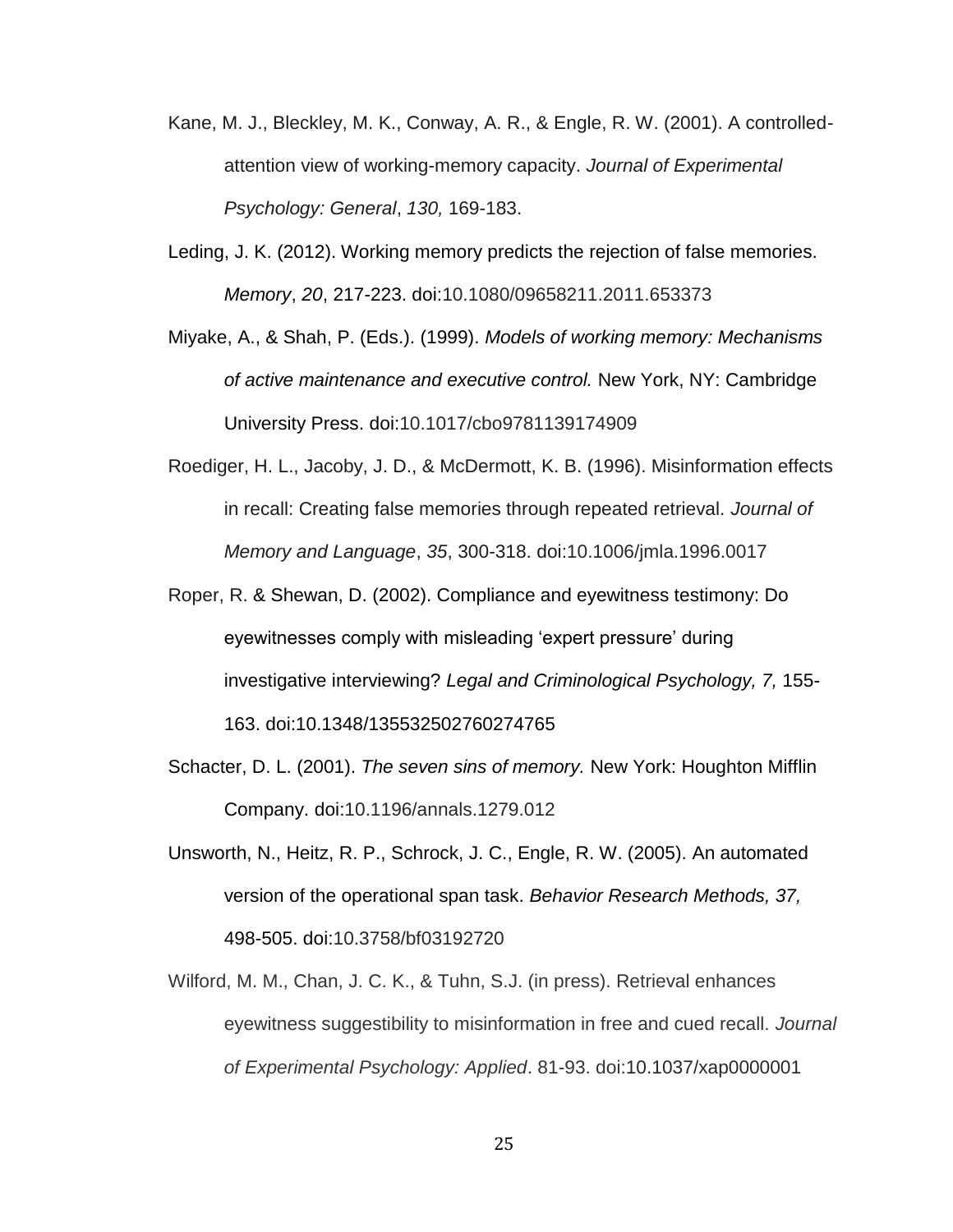Zaragoza, M. S., & Lane, S. M. (1994). Source misattributions and the suggestibility of eyewitness memory. *Journal of Experimental Psychology: Learning, Memory, and Cognition*, *20*, 934. doi:10.1037/0278- 7393.20.4.934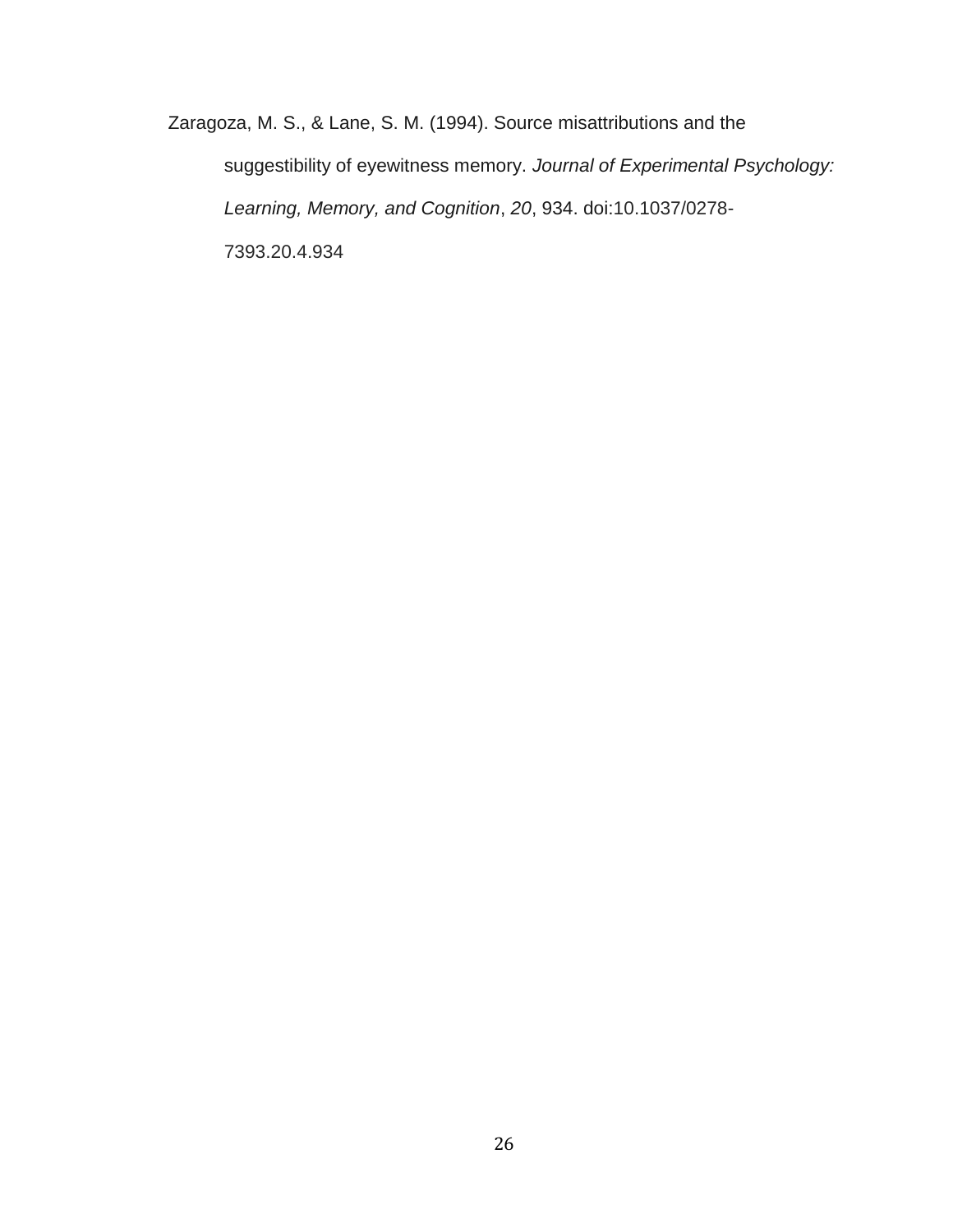### Appendix A

### Misleading Narrative

<span id="page-33-0"></span>\*Misinformation is underlined\*

12:00A.M. Victor Rovner transmits from Kuala Lumpur, Malaysia that a shooter is coming into town to target Senator Palmer. Agent Richard Walsh, a high ranking Counter Terrorist Unit (CTU) officer, is alerted.

12:01A.M. Senator David Palmer, an African-American running for President, writes his speech for the next day's California primary election. When we first see him, he is wearing a grey shirt. His wife, Sheri, is working on campaign staff appointments.

12:03A.M. We then cut to a ranch home in the hills of Los Angeles. Jack Bauer plays dominos with his daughter Kim in their home. Jack is wearing a black shirt and Kim is wearing a bathrobe. Before going to bed, she tells him that she's glad he moved back in. Jack then has a short conversation about Kim with his wife, Teri. Teri is wearing a yellow shirt. During their conversation, Jack takes a soda from the refrigerator. Jack and his wife Teri then go to Kim's room to find she has snuck out the window. Nina Myers, Jack's chief- of-staff at CTU, calls him into the office because Richard Walsh is in town. Jack says that he expects to be gone for about 2 hours. Jack phones Kimberly's ex-boyfriend Xander, but he doesn't know where she is. Jack drives to CTU in his van.

12:06A.M. Kim and her friend Janet York are on their way to meet up with some guys named Dan and Rick. Janet informs Kim that Dan and Rick are sophomores in college. Janet has fuzzy dice on the dashboard of her car.

12:09A.M. Jack arrives at CTU headquarters and calls his wife to alleviate her fears. He greets Nina who is wearing a brown shirt. Turning back to work, Jack gathers his team and suggests that perhaps Senator Palmer is the reason they have been called in. He asks them to start pulling together information on the candidate. Along with Nina are CTU employees Jamey Farrell and Tony Almeida. Meanwhile, Kimberly and Janet arrive at a furniture store where they meet the guys. The guys are waiting outside in their black van.

12:14A.M. Jack asks a friend at the LAPD to keep a lookout for his daughter. Walsh arrives and briefs Jack's team about an expected attempt on Palmer's life. Walsh privately tells Jack that there may be a leak within CTU involved in the hit. Jack argues he may not be the best person for this investigation since he previously investigated 3 corrupt agents.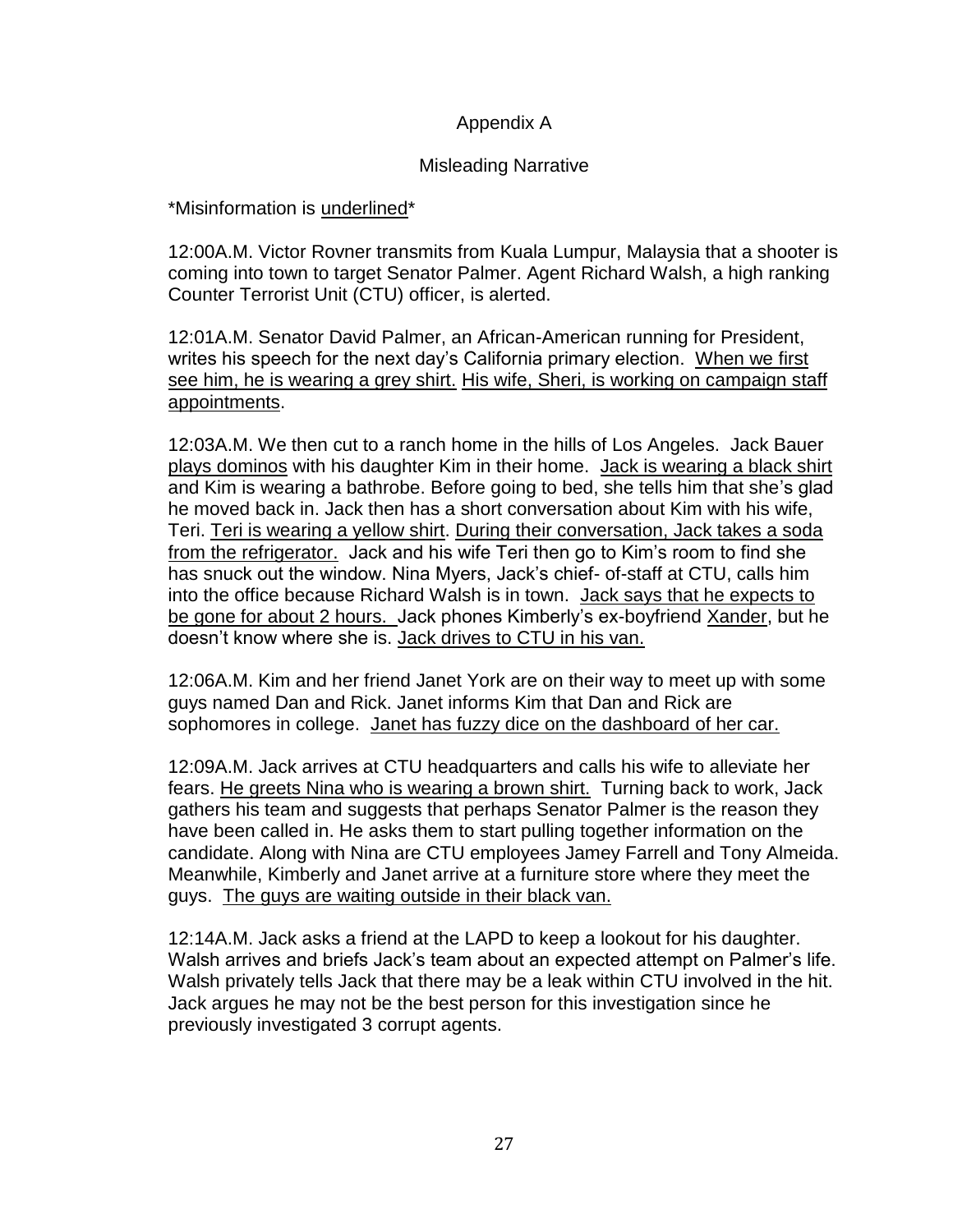Appendix A (Continued)

Misleading Narrative

12:22A.M. Martin Belkin, a foreign photographer, calls Palmer campaign manager Patty Brooks from an airplane bound for Los Angeles. He is scheduled to meet Palmer for breakfast the next morning at 8:00 AM. Mandy, the woman in the seat next to him, overhears his conversation and asks about Palmer.

12:24A.M. Nina confronts Jack about not being included in a meeting with District Director George Mason. Jack does not tell her what the secrecy is about. Teri calls to tell Jack that she found joints in Kimberly's desk. Jack apologizes for not being there to help. Meanwhile, Rick and Kim chat on the roof of the furniture store. He talks about life at San Diego State. In a heart-to-heart talk with Rick, Kimberly lies and says that her father died 3 months ago.

12:28A.M. Prior to his meeting with Mason, Jack changes into a green shirt. Mason does not reveal to Jack what his source is for the information on the Palmer case. Jack asks Mason to call for higher authority to reveal the source. Mason agrees but actually calls a number for the date/time. Jack is suspicious. Jack gets a white binder to hide a tranq gun and shoots Mason with the tranquilizer gun to knock him out. Jack orders Nina to look up the assets of convicted cocaine dealer Phillipe Darcet because he has always suspected that Mason skimmed \$100,000 from the bust. Jack hopes to use that information to blackmail the District Director.

12:36A.M. Teri receives a call from Alan York, the father of Kimberly's friend Janet. He too is looking for his daughter.

12:40A.M. Jack requests that Nina get Tony to access the Darcet files. Tony is suspect that Nina is doing this because she is still sleeping with Jack. She doesn't give a straight answer, but convinces the reluctant Tony to get her the information. Jack asks Jamey to trace the passwords for the email accounts on his home phone line. He informs Teri that Kimberly's password is LIFESUCKS.

12:43A.M. On the plane, Mandy continues to grill Martin flirtatiously. While looking at some of his photos, he mentions that he recently photographed Munich. There is growing attraction between them.

12:45A.M. Senator Palmer gets a phone call from Maureen Kingsley at the network. He gets angry at her allegation, and avoids telling his wife Sherry what was discussed.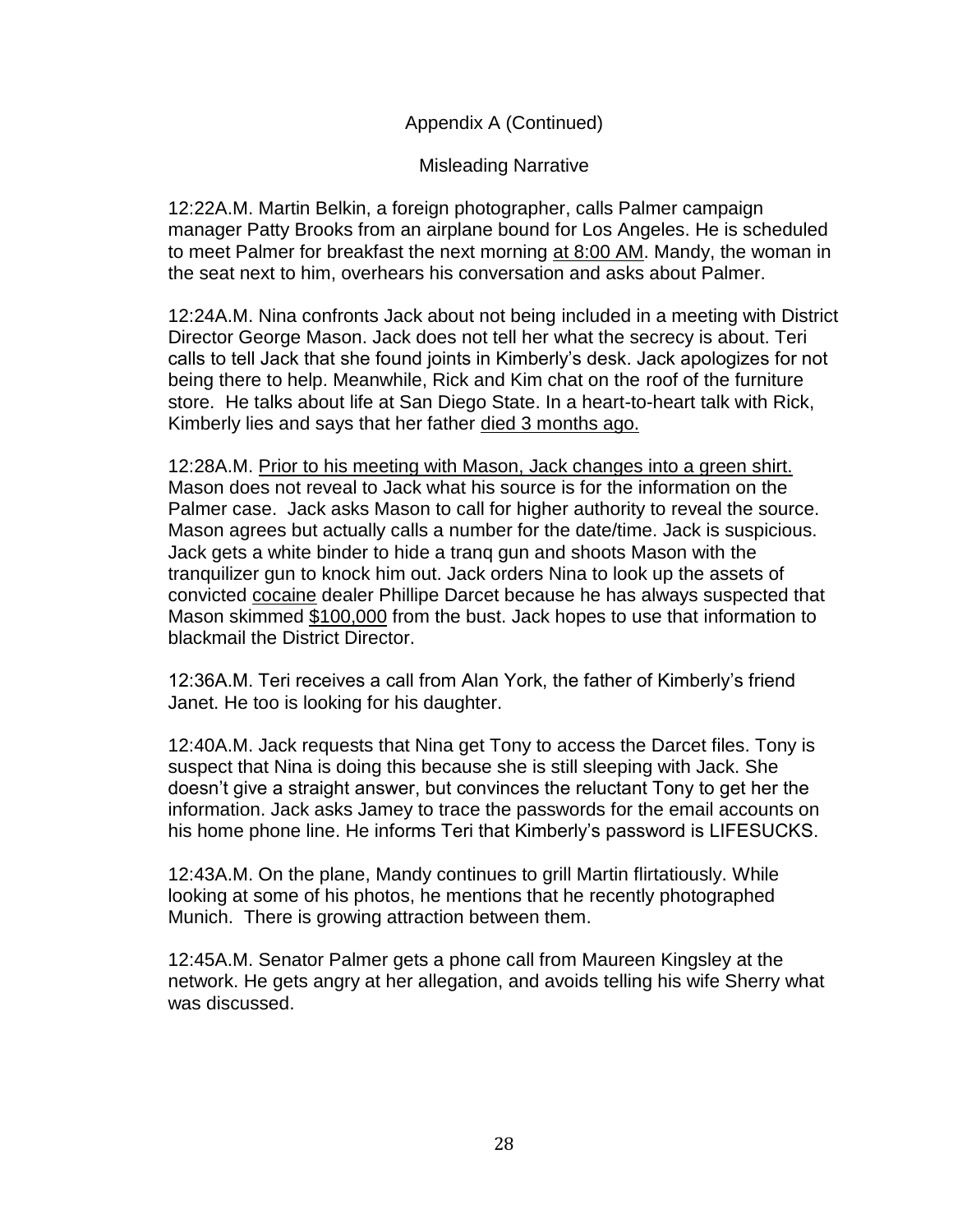### Appendix A (Continued)

### Misleading Narrative

12:49A.M. Nina grows worried about Jack's erratic behavior, and she voices her concern that he is breaking the law by tapping into private files. He says that he will not compromise himself. Meanwhile, Teri and Alan York decide to try to find the girls at the furniture store in Hollywood found in Kimberly's email account. Seeing her mother has left 7 messages on her cell phone, Kimberly asks the guys to drive her home.

12:52A.M. Martin and Mandy make love in the airplane bathroom. She asks if they can get together in Los Angeles, but he replies that he will be "pretty busy." At CTU, Tony sends to Jack the accessed wire transfers on the Darcet account, and Jack wakes Mason. He once again asks the District Director who his source is, but this time shows the incriminating Darcet transfers. Mason relents when Jack shows that he can access the account in Aruba. In the air, Mandy goes to the back of the plane and knocks a flight attendant unconscious with a chloroform rag. She takes out Martin's stolen identification and she puts on a protective jumpsuit. She removes a bomb from the plane's fire extinguisher. She attaches the bomb to the trash door and sets the timer. Mandy ejects herself from the cabin within seconds of the plane's explosion, parachuting to safety.

12:57A.M. Teri speaks to Jack while driving with Alan York in his black sedan. When he loses contact with his wife, Jack sets out to find her. Tony stops him with news that a DC-10 airplane has blown up over the Gila Desert. Preliminary reports indicate that it was bombed. While Dan drives the van with the girls inside, Kim tells to turn on 39<sup>th</sup> st. He ignores Kimberly's directions to her house. For the first time she is afraid, and she realizes that she may not be in control of the situation.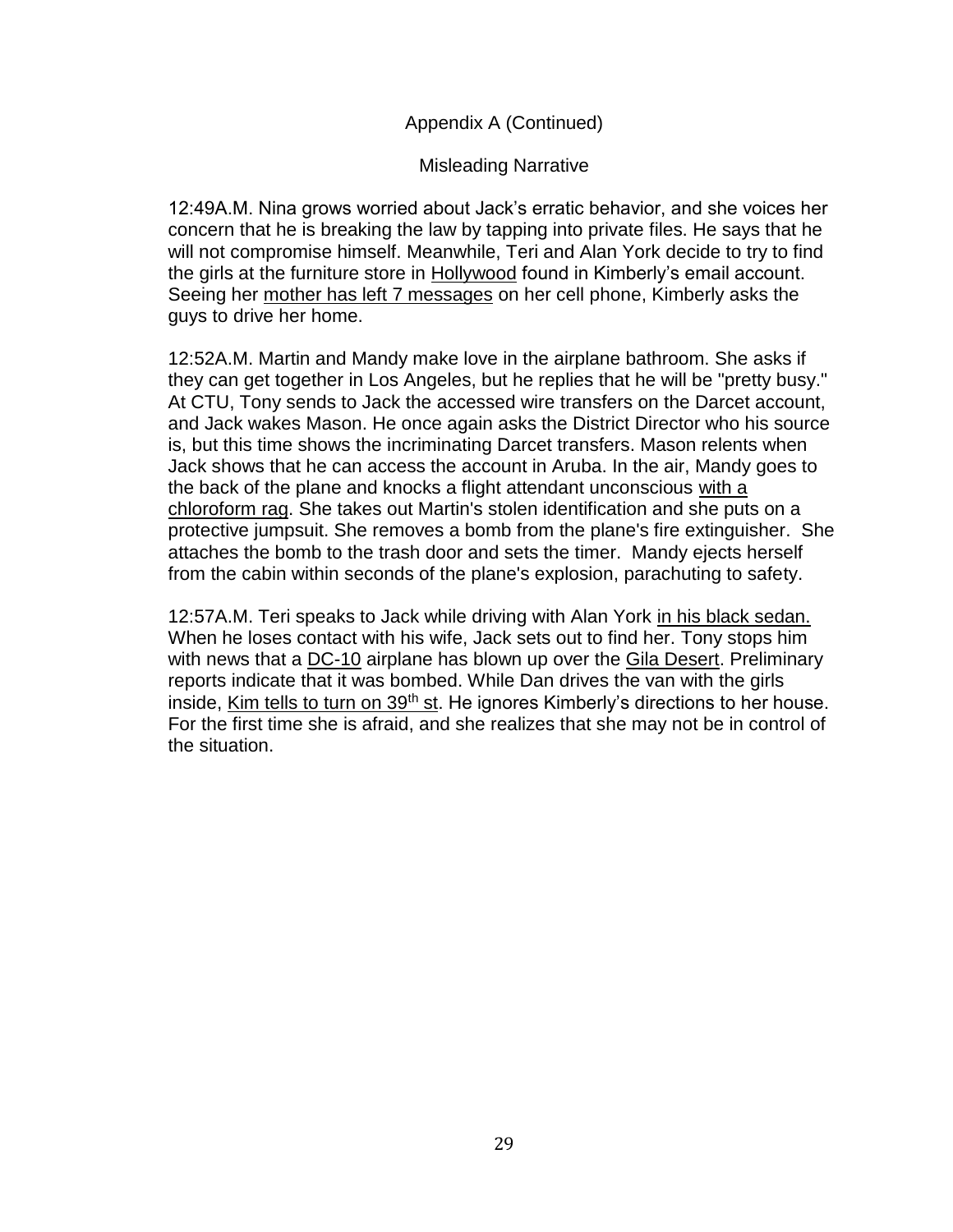## Appendix B

<span id="page-36-0"></span>

| <b>INICITIOLY QUESTIOLIS</b>                           | Correct          |                       |
|--------------------------------------------------------|------------------|-----------------------|
| Question                                               | Answer           | <b>Misled Answer</b>  |
| 1. What is David Palmer's shirt color?                 | <b>Blue</b>      | Grey                  |
| 2. What is Sheri Palmer working on at the beginning    | <b>Thank You</b> | <b>Campaign Staff</b> |
| of the episode?                                        | <b>Notes</b>     | Appointments          |
| 3. At the beginning of the episode, what color is      |                  |                       |
| Jack Bauer's shirt?                                    | <b>Blue</b>      | <b>Black</b>          |
| 4. What are Jack and Kim doing at the beginning of     |                  |                       |
| the episode?                                           | <b>Chess</b>     | Dominos               |
| 5. When you first see her, what is Teri Bauer's shirt  |                  |                       |
| color?                                                 | Green            | Yellow                |
| 6. What item does Jack take out of the refrigerator?   | Jello Cup        | Soda                  |
| 7. How long does Jack expect to be gone when he        |                  |                       |
| is called from home?                                   | 1 hour           | 2 hours               |
| 8. Jack speaks to Kim's ex-boyfriend on the phone.     |                  |                       |
| What is his name?                                      | Vincent          | Xander                |
| 9. What type of vehicle does Jack drive?               | <b>SUV</b>       | Van                   |
| 10. What color is Nina's shirt?                        | <b>Black</b>     | <b>Brown</b>          |
| 11. What is the color of Dan & Rick's van?             | Purple           | <b>Black</b>          |
| 12. What item is on the dashboard of Janet's car?      | Hawaiian Lei     | <b>Fuzzy Dice</b>     |
| 13. What time is Martin's meeting with Palmer?         | 7am              | 8am                   |
| 14. How long does Kim say it has been since her        |                  |                       |
| father died?                                           | 6 months         | 3 months              |
| 15. Midway through the episode, Jack changes his       |                  |                       |
| shirt. What is the new shirt color?                    | Grey             | Green                 |
| 16. Jack talks to Mason about a drug dealer. What      |                  |                       |
| type of drug was being trafficked?                     | Heroin           | Cocaine               |
| 17. How much money was missing from the                |                  |                       |
| aforementioned drug deal?                              | \$200,000        | \$100,000             |
| 18. What part of the city does Teri tell Jack that Kim |                  |                       |
| has gone?                                              | Valley           | Hollywood             |
| 19. How many messages does Kim have on her cell        |                  |                       |
| phone?                                                 | 5                | $\overline{7}$        |
| 20. What does the terrorist use on the flight          | Hypodermic       |                       |
| attendant?                                             | Syringe          | Chloroform Rag        |
| 21. What type of plane does Tony report has            |                  |                       |
| exploded?                                              | 747              | <b>DC-10</b>          |
| 22. Tony reports the plane exploded over a desert.     | Mojave           |                       |
| Which desert?                                          | <b>Desert</b>    | <b>Gila Desert</b>    |
| 23. What street does Kim say to turn on to get to her  |                  |                       |
| house?                                                 | 10th             | 39th                  |
| 24. What color is the car Teri is in at the end of the |                  |                       |
| episode?                                               | Silver           | <b>Black</b>          |

## Memory Questions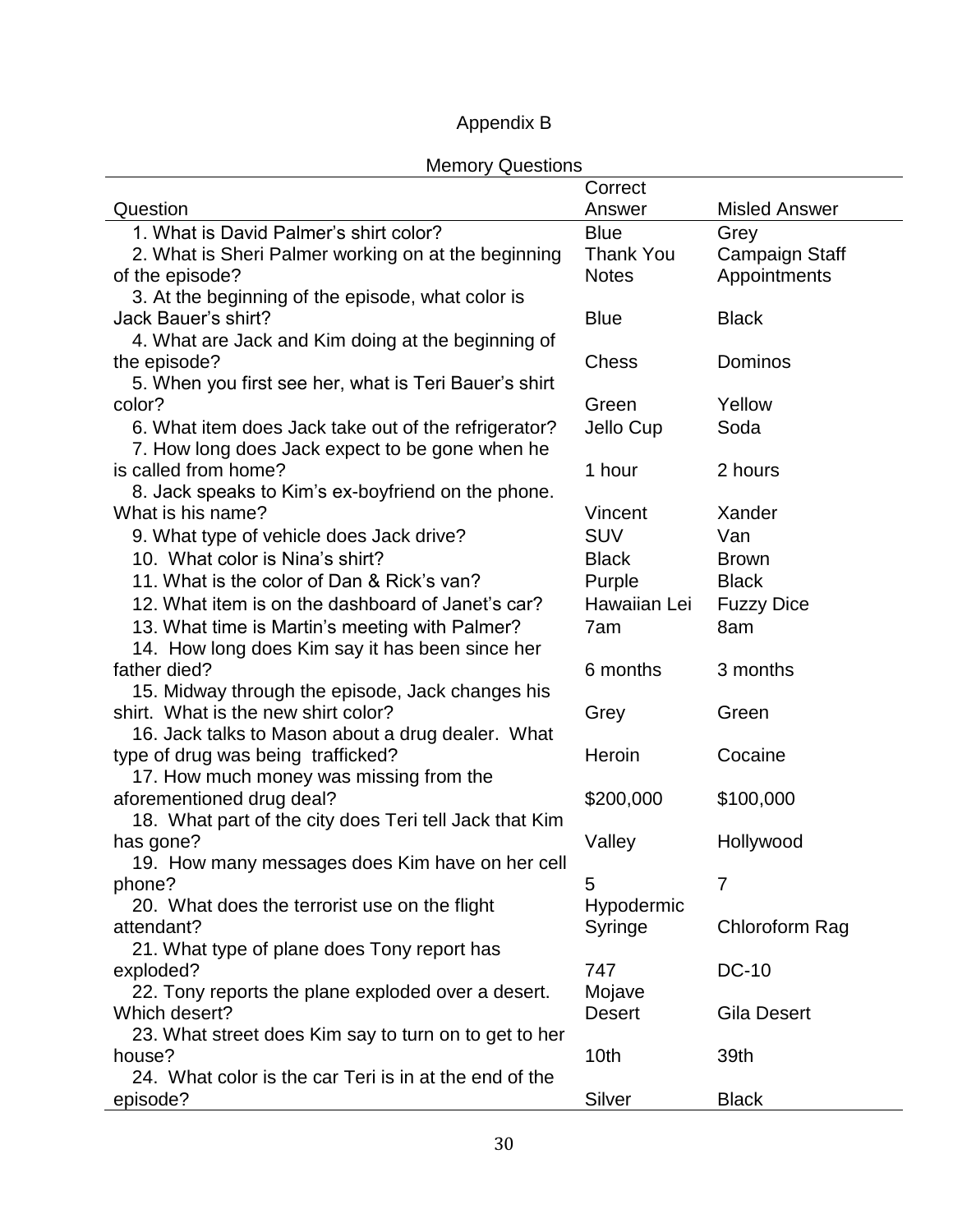## Appendix C.1



<span id="page-37-0"></span>

*Note:* Bars represent standard error (SE).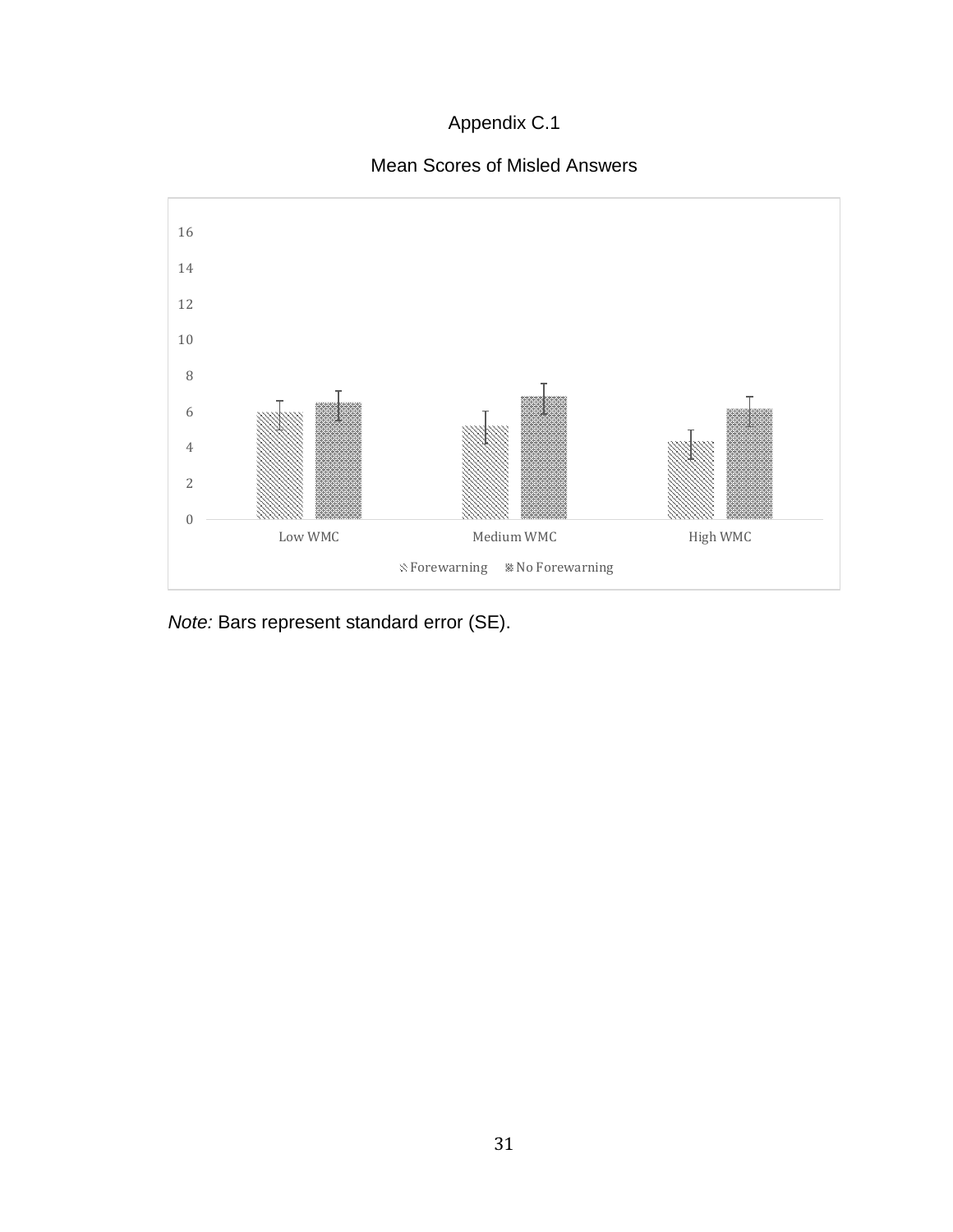## Appendix C.2

## Mean Scores of Correct Answers

<span id="page-38-0"></span>

*Note:* Bars represent standard error (SE).